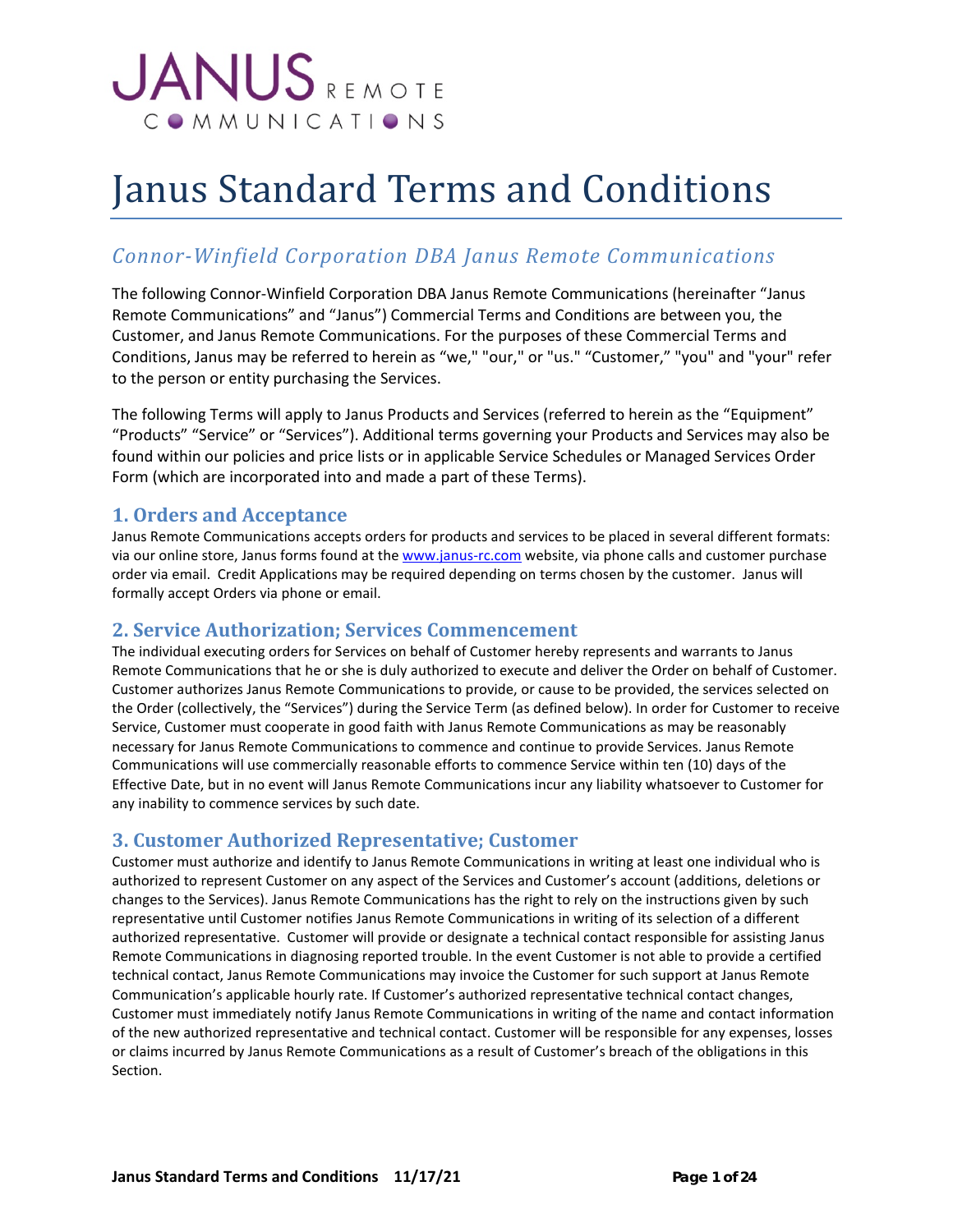## **4. Service Term**

The term commitment for the Service ("Service Term") will be reflected in the customer's order. The Service Term shall commence on the first (1st) day Service is made available to the Customer by Janus Remote Communications, Service may be provided for month-to-month terms or for longer, fixed time periods, depending on your plan. The Service Term automatically renews for successive terms of equal duration unless you provide us written notice of no less than ninety (90) days prior to the expiration of the current term of your intent not to renew. The renewal begins on the day after the last day of your Service term. If you choose a one (1) year, a two (2) years or a longer fixed term of service, you agree to purchase Service for the full term and any renewal term, if applicable. If you terminate Service before the end of your fixed term (or any renewal term), or we terminate following your default, you will be in material breach of this Agreement and will be subject to the Early Termination Charges described in Section *15(d)* below.

In addition, upon the conclusion of your term commitment period, Janus Remote Communications will automatically begin charging the applicable charges for the renewal period, including charging the credit card you previously authorized to pay for the Services, unless you cancel the Service by providing at least written notice of your intent not to renew Services at least ninety (90) days prior to the end of the current term. If you were receiving a discount based upon a term commitment, your discount may cease and you may be billed the standard monthly rate for the Services during the renewal term. If you subscribe to a prepaid plan, your subscription may automatically renew at the end of each term for successive terms of equal duration. Janus Remote Communications may charge your credit card for the prepayment to cover the renewal term, unless you cancel the Service by providing at least written notice of your intent not to renew Services at least ninety (90) days prior to the end of the current term. Janus Remote Communications does not refund any prepaid fees for unused service. Rates and charges in effect on the last business day of the Initial Term or Renewal Term, as applicable, shall be the rates and charges in effect for such Renewal Term until changed in accordance with these Terms. If during the Service Term, Customer submits a change order that requires Janus Remote Communications to activate additional Devices and there is less than twelve (12) months remaining in the Service Term at the time such Devices are activated, then Customer expressly agrees that the Service Term shall be automatically extended to the first (1st) anniversary of the date the last circuit related to such change order is activated. Customer is responsible for Early Termination Charges (defined below) if the Agreement is terminated either (a) prior to the Service Commencement Date or (b) prior to the expiration of the then current Service Term. (Please see **Section 15** below for Early Termination Charges.)

## **5. Equipment**

POTSwaps, Socket Modems, Gateways, Terminals and other telecommunications equipment (referred to herein collectively as "Equipment") will be leased or purchased directly from Janus Remote Communications ("Janus Remote Communications Equipment").

*Janus Remote Communications Equipment. Customer will bear all the risk of loss, theft, or damage to the Janus Remote Communications Equipment. This risk is from the time we ship your Janus Remote Communications Equipment to you. If you receive cartons or Janus Remote Communications Equipment that is visibly damaged, you must note the damage on the carrier's freight bill or receipt and keep a copy. You must also keep the original carton, all packing materials, and parts in the same condition in which you received them. You must then immediately contact Janus Remote Communications Customer Service.* 

#### **Lease Fees**

Lease fees to your Janus Remote Communications Equipment will apply for the Service Term or Renewal Term, and will be charged separately, in addition to any applicable taxes and governmental surcharges. Customer acknowledges that Janus Remote Communications, or its assignees, have the right to file a Uniform Commercial Code Form 1 (UCC-1) to protect Janus Remote Communication's interest in the Janus Remote Communications Equipment or any other type of filing to effectuate Janus Remote Communications or its assignee's rights to title of the Janus Remote Communications Equipment. Neither the Customer nor its creditors, landlord(s), or any other third-parties have any property, security or other interest in the Janus Remote Communications Equipment. The Customer is responsible for maintaining all-risk property damage insurance covering the Janus Remote Communications Equipment in an amount not less than the retail value of the Janus Remote Communications Equipment at the date of delivery.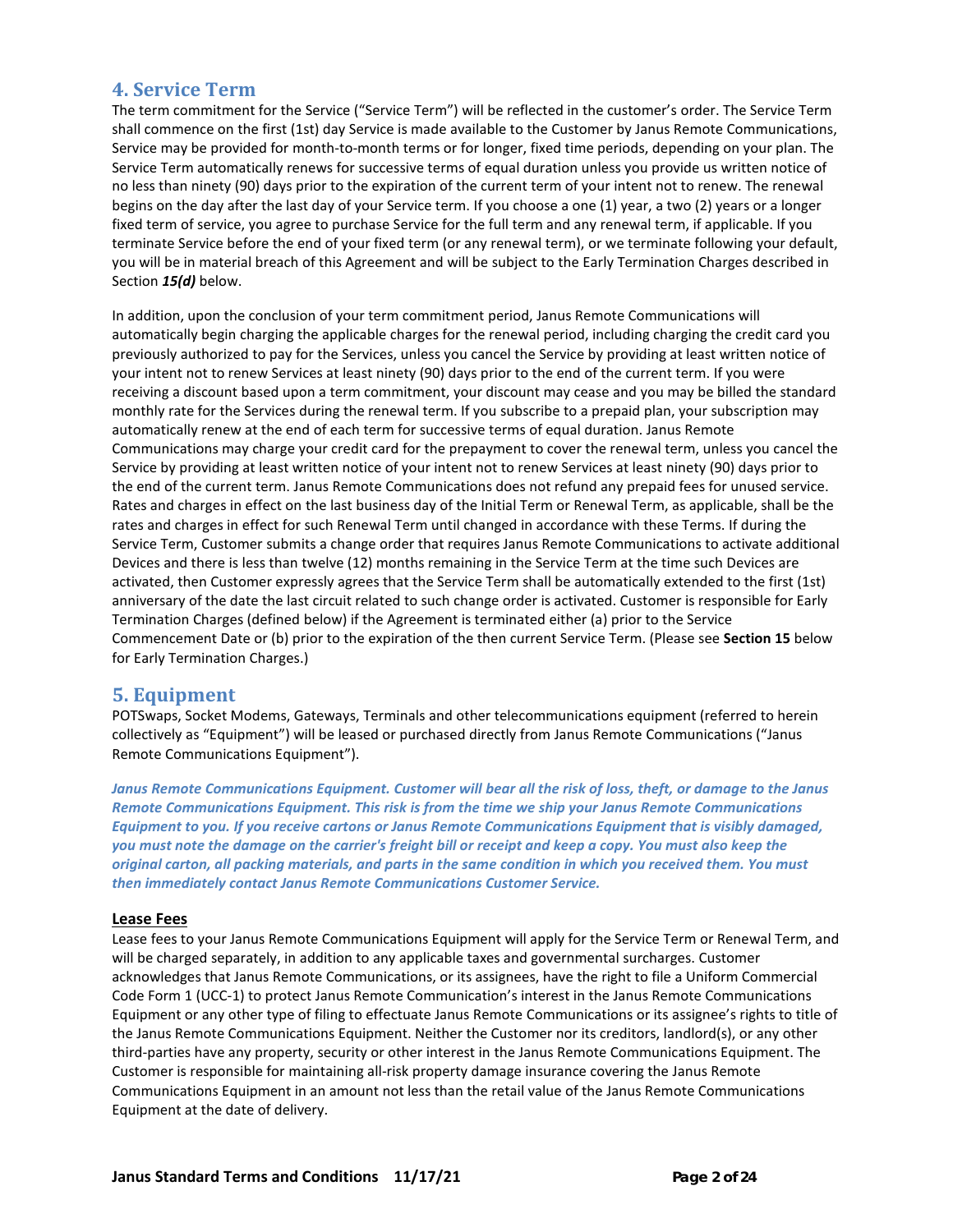## **5. Equipment continued….**

The Customer is responsible for providing adequate facilities and space to house, maintain and operate the Janus Remote Communications Equipment in accordance with the manufacturer's requirements. Customer hereby agrees to comply with all instructions and requirements regarding the use and/or care of the Janus Remote Communications Equipment, and to take reasonable measures to protect the Janus Remote Communications Equipment at all times. Customer must not change the serial number, electronic serial number or equipment identifier, encryption keys, other authentication, or technical data or perform a factory reset of the Janus Remote Communications Equipment, without express permission from Janus Remote Communications. Janus Remote Communications reserves the right to terminate the Service should Customer tamper with the Janus Remote Communications Equipment. If leased Janus Remote Communications Equipment was damaged due to Customer's intentional acts, negligence, or use inconsistent with these Terms, as determined by Janus Remote Communications, the Customer will be responsible for the price of repair or replacement of the Janus Remote Communications Equipment. Any tampering with the Janus Remote Communications Equipment, including, for example, opening and attempting to modify the Janus Remote Communications Equipment, or attempting to connect it to unauthorized hardware, will be treated as damage due to Customer's intentional acts or negligence. Customer agrees to maintain the premises where Janus Remote Communications Equipment is installed using good business judgment in a manner that protects the Janus Remote Communications Equipment from excessive wear and tear and overheating, and keeps the Janus Remote Communications Equipment functional. Customer is required to provide the physical location of all leased Janus Remote Communications Equipment and must notify Janus Remote Communications within five (5) days if any Janus Remote Communications Equipment is moved to another location. Customer shall be responsible for all property and business taxes associated with the Janus Remote Communications Equipment.

#### **Equipment Upgrades**

Upon completion of the Initial Term and Customer renews its services for a Renewal Term, Customer may be eligible for a Janus Remote Communications Equipment upgrade or update. In addition, if Customer requests an upgrade of its Janus Remote Communications Equipment and an upgrade is provided, Customer will be responsible for any increase in the monthly lease fee for the upgraded equipment. Customer will also be responsible for restocking fees and shipping and handling charges for the returned items associated with Janus Remote Communications Equipment upgrades requested by Customer. Janus Remote Communications may provide some equipment updates automatically. During this automatic update you may be unable to obtain a dial tone or make and receive calls, including the ability to make 911 calls.

#### **Prohibited Equipment**

You are prohibited from using Janus Remote Communications Services with any equipment other than Janus Remote Communications-approved Equipment received from Janus or an Authorized Distributor. (See Acceptable Use Policy at the Janus website: http://www.janus-rc.com/)

#### **Equipment Purchased from a Distributor**

If you purchased your Janus Remote Communications Equipment from an authorized distributor, you must return your Janus Equipment only to that distributor. We may not accept any Janus Equipment returned directly to us if purchased from a distributor.

#### **Janus Remote Communications Equipment Warranty**

If you purchased the Janus Remote Communications Equipment, you must notify Janus Remote Communications within the warranty period of 1 (one) year, if you suspect that the Janus Remote Communications Equipment has a defect. If the defective Janus Remote Communications Equipment is not returned within the above warranty period you may be charged a replacement fee equal to full replacement cost of the Janus Remote Communications Equipment. If you notify us within such time period, the leased or purchased Janus Remote Communications Equipment will be repaired, replaced, replaced with comparable equipment, or refurbished, at Janus Remote Communications discretion, at no charge except for any applicable restocking fee and shipping and handling charges for the returned items. (See Wireless Hardware Limited Warranty at the Janus website: http://www.janusrc.com/)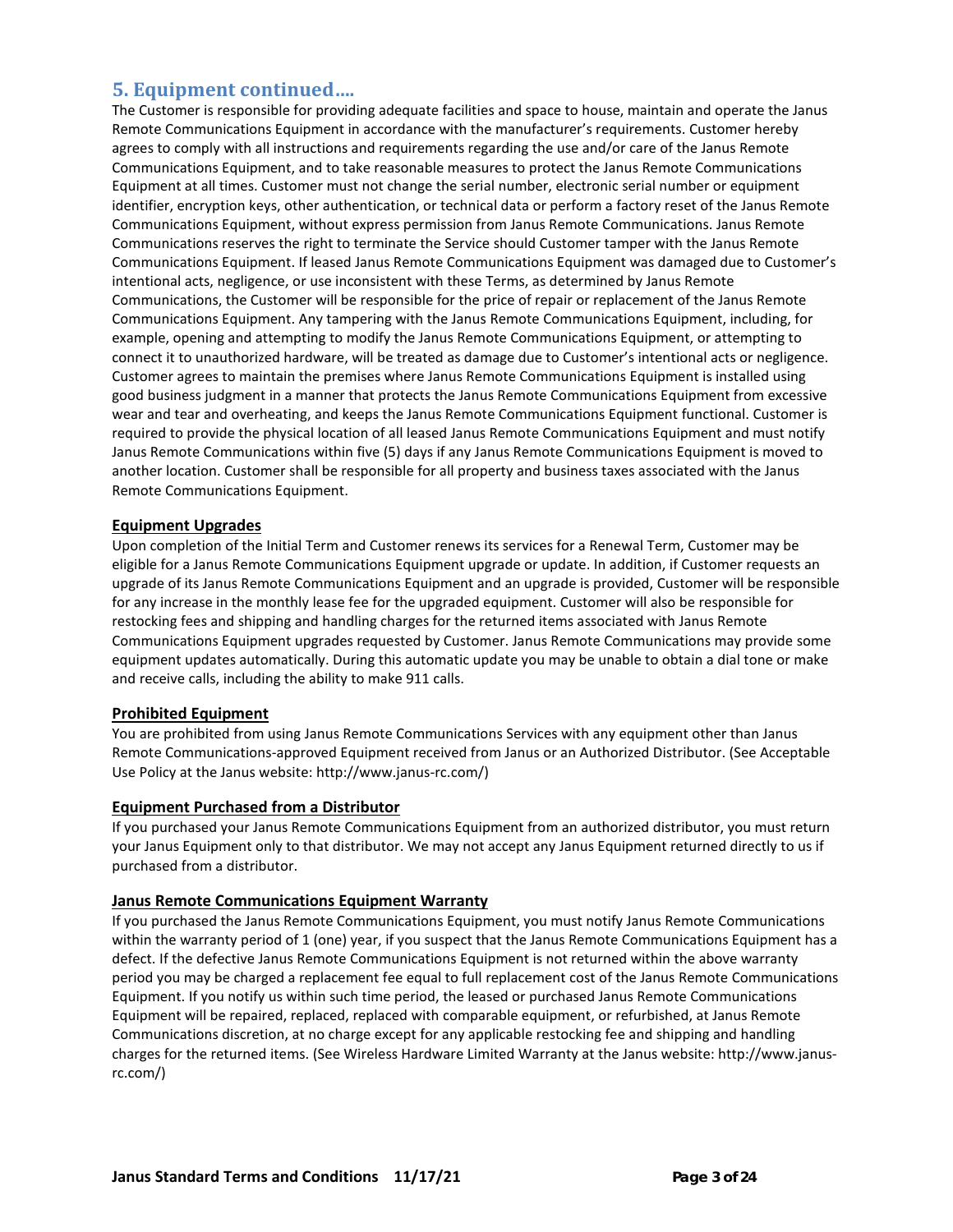## **5. Equipment continued….**

If you lease the Janus Remote Communications Equipment, Janus Remote Communications shall warranty such equipment during the Initial Term, and during the Renewal Term for any leased Janus Remote Communications Equipment. Such lease Janus Remote Communications Equipment warranty shall be subject to the following.

All returns are subject to trouble-shooting, inspection and confirmation of the defect by Janus Remote Communication's technical support personnel. The Janus Remote Communications warranty does not apply to any defect or failure other than a manufacturing defect. Without limiting the generality of the warranty, it does not apply to any defect caused by damage in the handling of your Janus Remote Communications Equipment by you or any other person after it is delivered to you.

For returns subject to this limited warranty by Janus Remote Communications, you must comply with the following:

- (1) We receive your Janus Remote Communications Equipment, in its original condition (reasonable wear and tear excluded) together with the original packaging, all parts, accessories, and documentation;
- (2) Before returning your Janus Remote Communications Equipment to us, you need to obtain a valid return authorization (RMA) number from Janus Remote Communications,
- (3) You pay all costs of shipping your Janus Remote Communications Equipment back to us.

Your only remedy for breach of any limited warranty or breach of any duty regarding Janus Remote Communications Equipment is to get repaired or comparable replacement Janus Remote Communications Equipment by following our return procedures. (See RMA Terms and Conditions at the Janus website: http://www.janus-rc.com/)

OTHER THAN EXPRESS WARRANTIES FOR THE EQUIPMENT IN THE DOCUMENTATION THAT COMES WITH YOUR EQUIPMENT, WE MAKE NO WARRANTIES OF ANY KIND, EXPRESS OR IMPLIED, AND SPECIFICALLY DISCLAIM, ANY WARRANTY OF MERCHANTABILITY, FITNESS OF THE EQUIPMENT FOR A PARTICULAR PURPOSE, AVAILABILITY, TITLE OR NON-INFRINGEMENT, OR ANY WARRANTY ARISING BY USAGE OF TRADE, COURSE OF DEALING, OR COURSE OF PERFORMANCE, OR ANY WARRANTY THAT THE EQUIPMENT OR ANY FIRMWARE OR SOFTWARE IS "ERROR FREE", AVAILABLE FOR THE SENDING OR RECEIPT OF CALLS OR WILL MEET YOUR REQUIREMENTS. THIS SECTION DOES NOT LIMIT ANY DISCLAIMER OR LIMITATION OF WARRANTY IN THE DOCUMENTATION PROVIDED WITH YOUR EQUIPMENT.

Some States do not allow limitations on how long an implied warranty lasts and some of the above limitations may not apply to you.

#### **Janus Remote Communications Equipment Return Upon Termination**

Upon termination of the Services, for whatever reason, you must return the leased Janus Remote Communications Equipment, undamaged, within thirty (30) calendar days to Janus Remote Communications. All components must be included and Equipment must be in good condition, as determined by Janus Remote Communications. Customer will be responsible for paying for the applicable return shipping and handling fees. If the Equipment is not returned within thirty (30) calendar days, or is returned damaged, you will be charged the full replacement cost for the Equipment. Janus Remote Communications may retain any advance payment or deposit, or portion thereof that previously had not been refunded if you fail to return the Equipment within the thirty (30) day time period. If the Equipment is returned within thirty (30) days of termination, any unused advance payment or deposit will be refunded. No refunds will be made for any Equipment returned more than thirty (30) days after termination. If the Janus Remote Communications Equipment is returned during the Initial Term or any Renewal Term, Customer shall be responsible for applicable restocking fees and shipping and handling charges for the returned items.

#### **All Equipment and Telephone Numbers**

You agree that you will use the Equipment and any Telephone Number we provision for you only for their intended use, and not for any other purpose.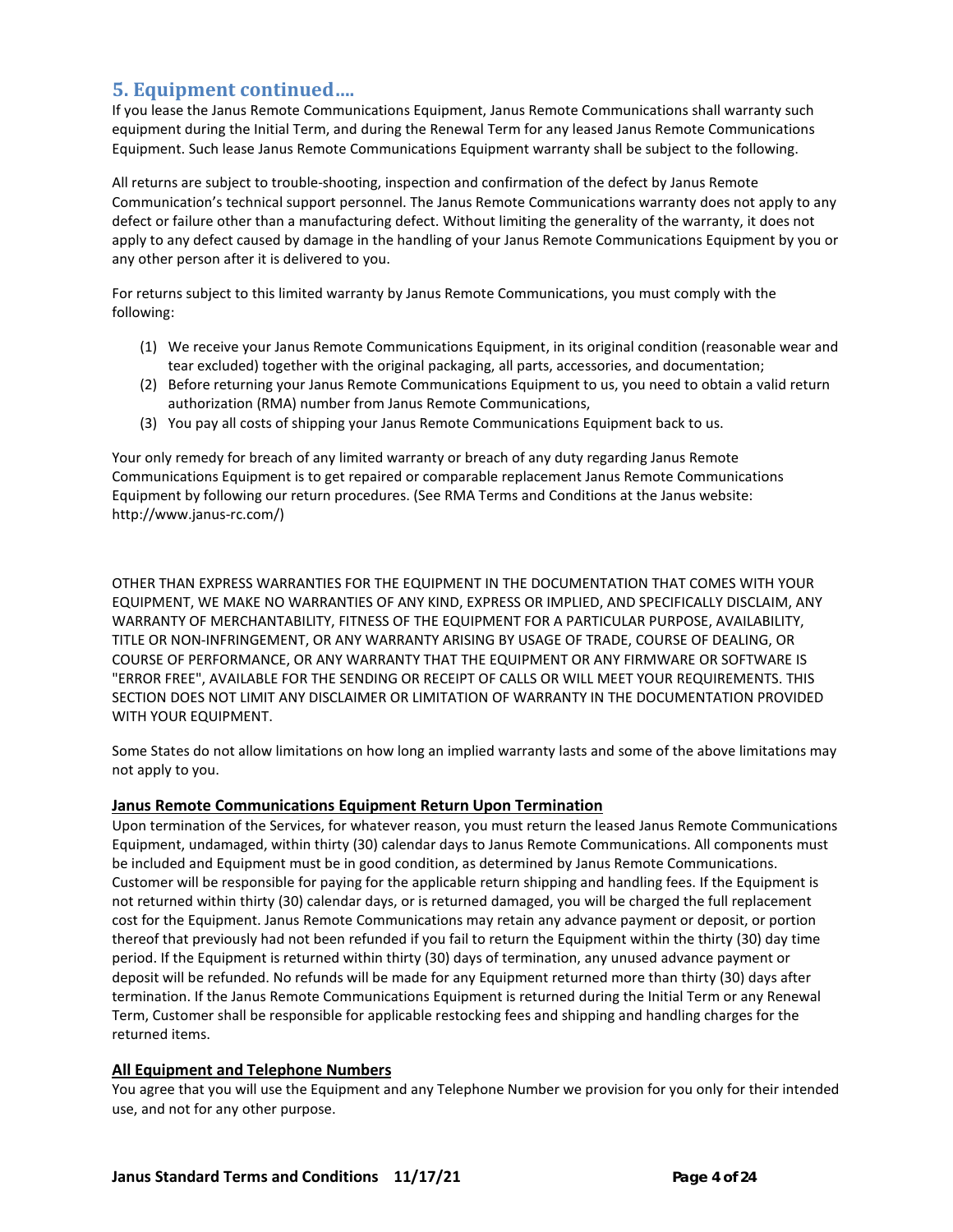## **6. Software**

The Services and/or the Equipment may use and include certain software and/or firmware (the "Software") provided by Janus Remote Communications.

#### **End User License**

## **If you downloaded or installed Software, your use of that Software is subject to the End User License Agreement that accompanied that Software.**

#### **Non-Janus Remote Communications Software**

Your use of the Services and the Equipment may cause you to use or interact with software of non-Janus Remote Communications third-parties. In such cases, those third-parties' terms and conditions apply to your access and use of such non-Janus Remote Communications software. Janus Remote Communications is not liable to you for any loss or injury arising out of or caused, in whole or in part, by your use of any such software accessed through, or in conjunction with, the Service or Equipment.

#### Janus Remote Communications License

With regard to any Janus Remote Communications Software (including Software upgrades, changes, or supplements) which is not accompanied by an End User License Agreement, and which is incorporated into the Services or the Janus Remote Communications Equipment, Janus Remote Communications, grants you a limited, personal, nontransferable, and nonexclusive right and license to use the object code of its Software on the Services and the Equipment; provided that you do not (and do not allow any third-party to) copy, modify, create a derivative work of, reverse engineer, reverse assemble, or otherwise attempt to discover any source code or structure, sequence and organization of, sell, assign, sublicense, distribute, rent, lease, grant a security interest in, or otherwise transfer any right in the Software. You acknowledge that this license is not a sale of intellectual property and that Janus Remote Communications or its third-party licensors, providers, or suppliers continue to own all rights, title, and interest to the Software and related documentation. The Software is protected by the copyright laws of the United States and international copyright treaties.

#### Export Limits

You shall comply with all export laws and restrictions and regulations of the Department of Commerce, the United States Department of Treasury Office of Foreign Assets Control ("OFAC"), or other United States or foreign agency or authority, and shall not export, or allow the export or re-export of the Software in violation of any such restrictions, laws or regulations. By downloading or using the Software, you agree to the foregoing and represent and warrant that you are not located in, under the control of, or a national or resident of any restricted country or on any such list.

*NOTICE ABOUT AUTOMATIC SOFTWARE UPGRADES. Janus Remote Communications may provide Software upgrades, updates, or supplements (such as, but not limited to, adding or removing features or updating security components). You understand and agree that Janus Remote Communications has the unrestricted right, but not the obligation, to upgrade, update, or supplement the Software on the Services and/or Equipment at any time. Software upgrades, updates, or supplements could reset your Equipment and erase saved preferences and stored content.*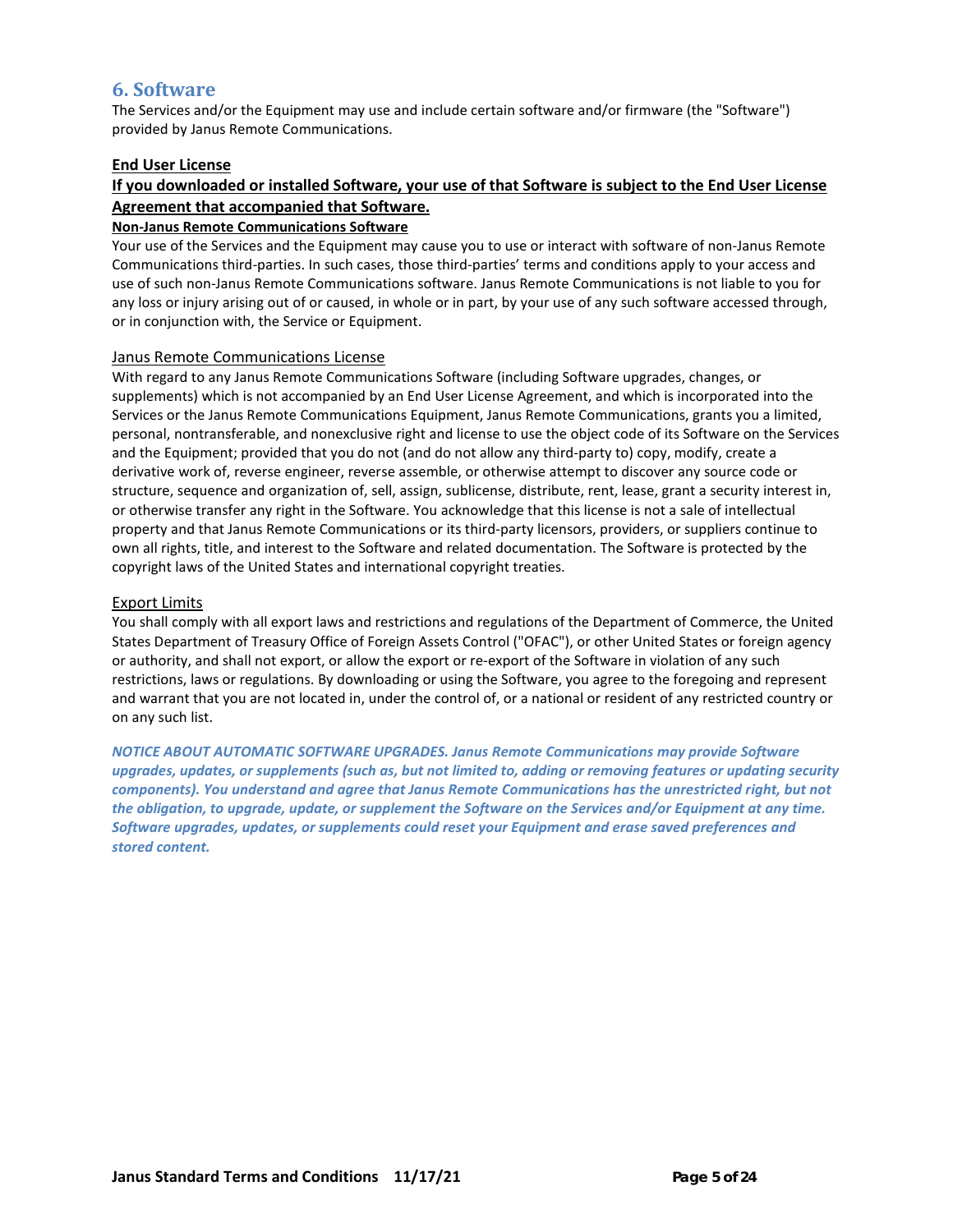## **7. Fraudulent Conduct; Security Measures**

Customer agrees to keep confidential all passwords, user IDs, IP addresses, and other account identifiers and is solely responsible for any liability or damages resulting from Customer's failure to maintain that confidentiality. Customer is solely and fully responsible and liable for all activities that occur under Customer's Janus Remote Communications account, assigned telephone number(s), password, user ID, or IP address.

If Customer suspects any breach of security such as loss, theft, public use or unauthorized disclosure or use of the Services, Customer's Janus Remote Communications account, password, user ID, or any credit card number provided to Janus Remote Communications, Customer must immediately contact Janus Customer Service.

There is a risk that other users may attempt to access Customer's Services, such as through the internet or connected networks or through hacking. Customer acknowledges this risk as inherent to the nature of the Services and Customer agrees to take full responsibility for maintaining adequate security precautions to restrict access to the Services, or through the Services, to Customer's facilities, equipment, hardware, software, systems, computers, servers, IP addresses, telephone numbers and Janus Remote Communications Equipment, to prevent hacking, theft, tampering and/or unauthorized access and prevent the fraudulent, unauthorized, illegal or improper use of the Janus Remote Communications Services, equipment and systems and of the services, equipment and systems of non-Impact third-parties.

Regardless of Customer's Service, Customer agrees to pay any Service fees and charges (and any applicable taxes and governmental surcharges) incurred from the use of the Services (including usage charges) even if these result from the fraudulent, unauthorized, illegal or improper use of the Services by third-parties. Customer agrees to pay any claims, costs, damages, liabilities and expenses incurred by Janus Remote Communications as a result of the fraudulent, unauthorized, illegal or improper use of the Janus Remote Communications Services.

Customer agrees to notify Janus Remote Communications immediately, by contacting Janus Customer Service, if the Janus Remote Communications Equipment is stolen or if Customer becomes aware at any time that Services are being stolen or fraudulently used. When Customer contacts Customer Service, Customer must provide Customer's Janus Remote Communications Account number and a detailed description of the circumstances of the theft or unauthorized use, including documentation (e.g., a copy of a police report). Customer will be responsible for all charges incurred under Customer's Janus Remote Communications account (including usage charges) until Customer reports the theft or fraudulent use of the Services. Customer will be responsible for stolen or damaged Equipment and is advised to maintain adequate insurance coverage to protect against such loss. Failure to provide notice to Janus Remote Communications of any theft or fraudulent use of the Services or the Equipment in a timely manner may result in the termination of Customer's Services and additional charges to Customer.

## **8. Resale Prohibited**

Customer is authorized to use the Services solely for its own internal business purposes. Customer is prohibited from reselling, or permitting to be resold, the Services or any portion thereof. In addition to other responsibilities under this Agreement, Customer agrees that it and anyone using the Services will (a) upon request, take all actions necessary in order to install and activate the Services; (b) comply with any Janus Remote Communications Acceptable Use Policy applicable to the Services and published by Janus Remote Communications from time to time (on the website); (c) comply with all federal, state, and local laws, rules, regulations and tariffs that apply to the Services or these Terms.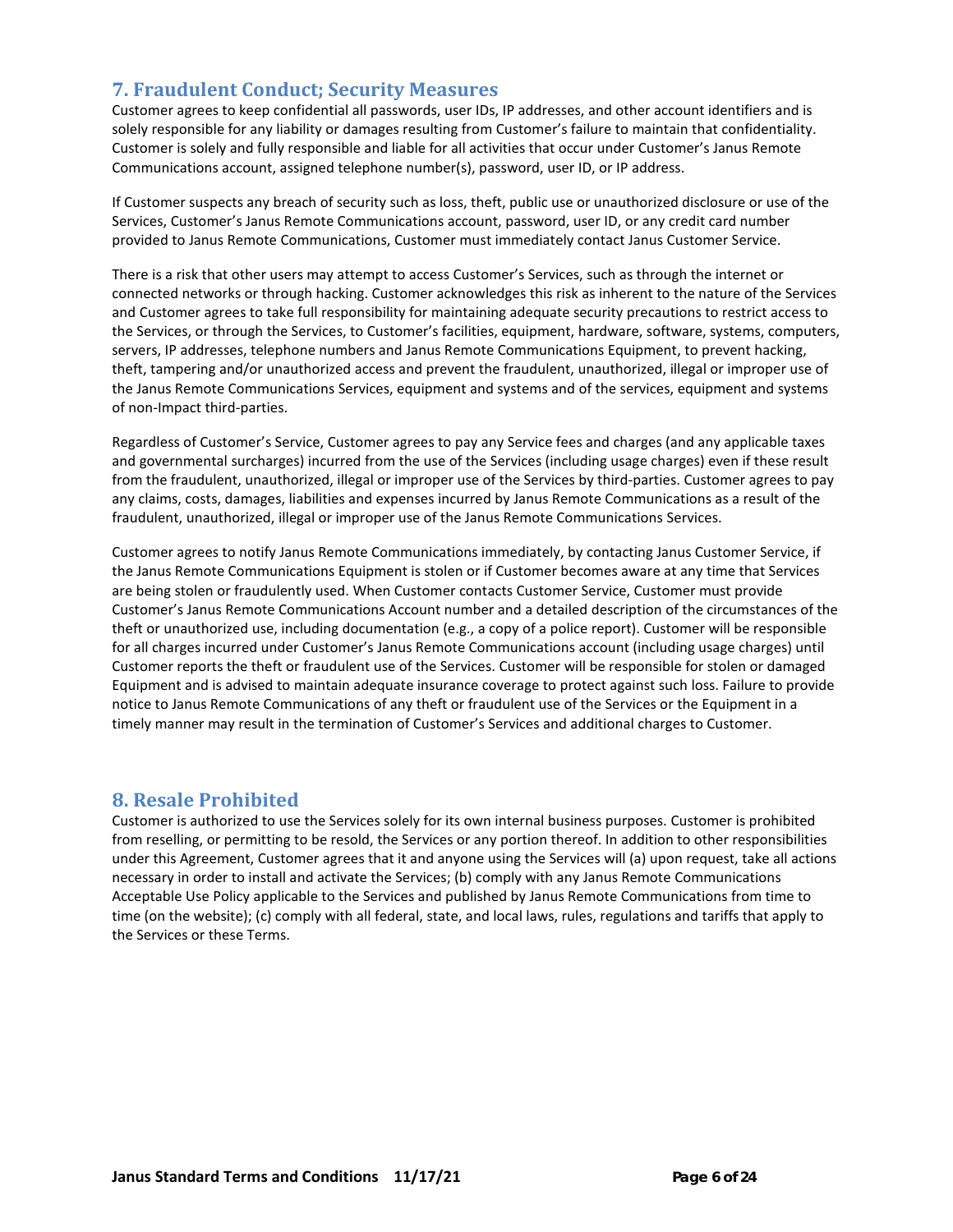## **9. Completed Calls**

Customer is liable for all completed calls made utilizing Janus Remote Communications Equipment operated at Customer's Service Locations, whether such calls are authorized or unauthorized, and regardless of suitability for Customer's applications, and/or any failure of other network elements or services which may impact Customer's ability to operate. Customer shall not hold Janus Remote Communications liable for any fraudulent calls that may occur using the Janus Remote Communications Services on any equipment located at the Customer's Service Locations, including any fraud related to unauthorized access of Customer's telecommunications equipment. Janus Remote Communications or its underlying carriers reserve the right to discontinue furnishing Services, cancel the Customer's account, and/or block the Customer's access to the underlying carrier network, without incurring any liability, immediately and without notice, if Janus Remote Communications deems that such action is necessary to prevent or to protect against fraud or to otherwise protect Janus Remote Communication's personnel, agents, facilities or Services. Regardless of whether or not Janus Remote Communications blocks Service, Customer shall still be fully liable for all completed calls made using the Services, whether or not these are fraudulent.

## **10. Service Levels**

Janus Remote Communications will provide Customer with the rights and remedies set forth in its service levels guidelines and Customer's exclusive remedy or recovery for any loss of Service or network outages shall be as provided under such guidelines. Damages and credits arising out of or related to the Services shall not exceed the amount of the credit described in the service level guidelines. In addition, Customer may terminate the Service as described in Section **15 (b)** below. All network outage credit requests are subject to Janus Remote Communication's review and verification. Customer must be current on all payments in order to receive credit under the service level guidelines. Credits will appear within two (3) billing cycles after credit approval.

## **11. Janus Remote Communications as Reseller or Licensor**

Janus Remote Communications is acting only as a reseller or licensor of certain components of the Services (certain services) which components are provided by third-parties ("Non-Janus Remote Communications Products and Services"). Customer agrees that Janus Remote Communications may release Customer's name and billing information directly to such third-parties so that Customer may be billed directly, if applicable, as to those Non-Janus Remote Communications Products and Services. Janus Remote Communications shall not be responsible for any changes in the Products and/or Services that caused the Non-Janus Remote Communications Products and Services to become obsolete, require modification or alteration, or that otherwise affect the performance of the Services. Any malfunction or manufacturer's defects of Non-Janus Remote Communications Products and Services sold, licensed, used or provided by Janus Remote Communications to Customer or purchased directly by Customer and used in connection with the Services will not be deemed a breach of Janus Remote Communication's obligations under this Service Schedule. Any rights or remedies Customer may have regarding the ownership, licensing, performance or compliance of Non-Janus Remote Communications Products and Services are limited to those rights extended to Customer by the manufacturer or provider of such Non-Janus Remote Communications Products and Services. Customer is entitled to use any Non-Janus Remote Communications Products and Services supplied by Janus Remote Communications only in connection with Customer's permitted use of the Services. Customer shall use its best efforts to protect and keep confidential all intellectual property provided by Janus Remote Communications to Customer through any Non-Janus Remote Communications Products and Services and shall make no attempt to copy, alter, reverse engineer, or tamper with such intellectual property or to use it other than in connection with the Services. Customer shall not resell, transfer, export or re-export any Services or Non-Janus Remote Communications Products and Services, or any technical data derived therefrom, in violation of any applicable United States or foreign law. Customer understands and agrees that Janus Remote Communications utilizes various underlying providers to provide portions of the Services to Customer and reserves the right, without consent of Customer, to change underlying providers at any time during the Service Term.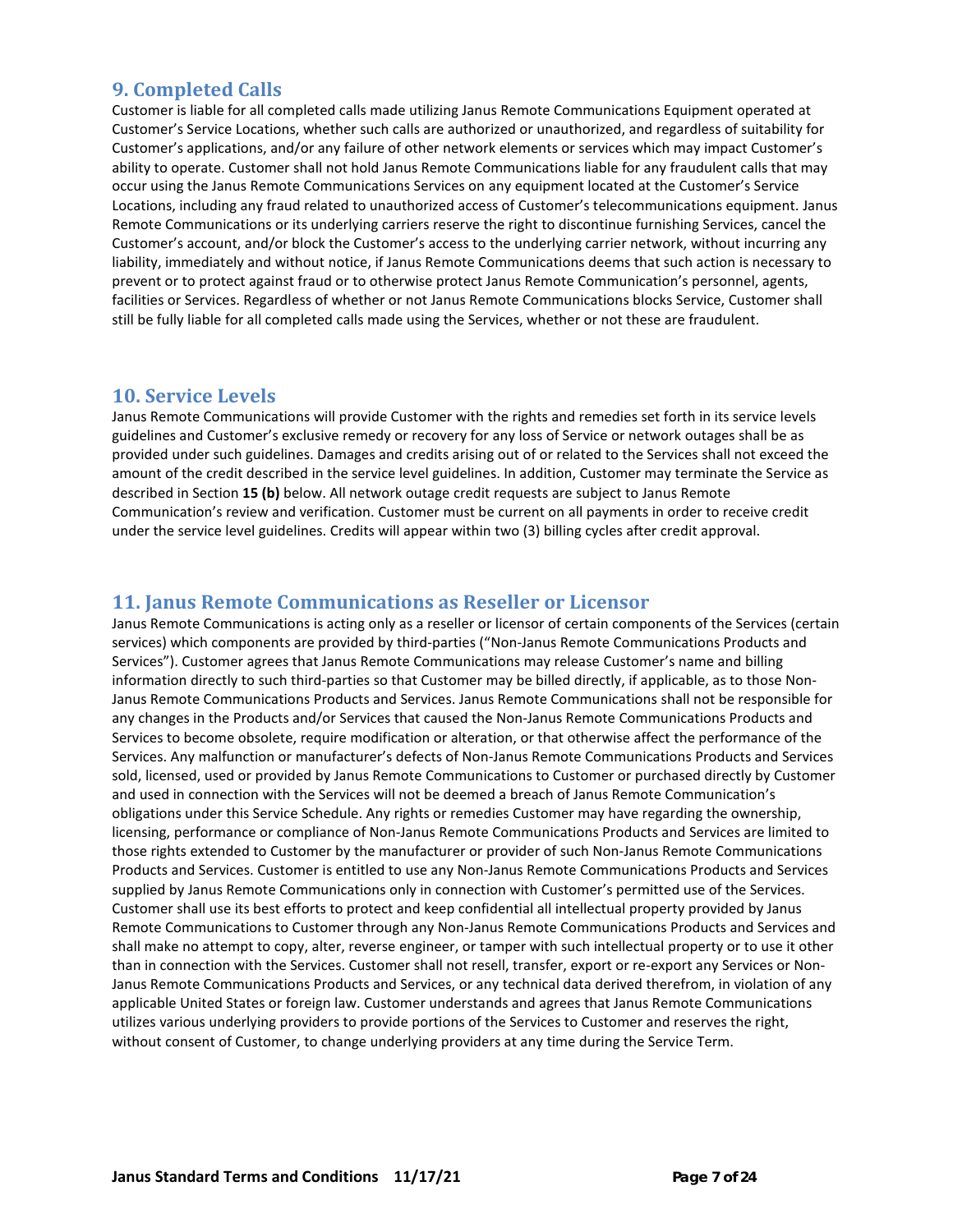## **12. Service Locations; Relocation**

Janus Remote Communications will only provide the types of Services listed on the Managed Services Order Form for the Service Location listed on the Managed Services Order Form for use solely by Customer at such Service Locations. If Customer desires to transfer Service for any Service Location to a different Service Location, Customer must request that move in writing to Janus Remote Communications at least six (6) weeks in advance. If Customer's new Service Location is within Janus Remote Communication's service area, then Customer and Janus Remote Communications must enter into a new agreement with a Service Term of no less than the original Initial Term. The new agreement may include additional non-recurring, recurring charges and fees. If the Service at the prior location terminates upon Customer's relocation and Customer's new Service Location is not within Janus Remote Communication's service area, or Janus Remote Communications and Customer do not enter into a new agreement for the new location, then Customer will be deemed to have terminated the Service and Early Termination Charges will apply if the termination occurs during the Initial Term.

## **13. Optional Monitoring**

Janus Remote Communications has no obligation to monitor the Commercial Services, but may do so and disclose information regarding the use of the Services for any reason if Janus Remote Communications, in its sole and absolute discretion, believes that it is reasonable to do so, including, without limitation, to satisfy laws, regulations, or governmental or legal requests; operate the services properly; or protect itself and its customers. Janus Remote Communications may immediately remove Customer's materials or information from Janus Remote Communication's servers, in whole or in part, where Janus Remote Communications, in its sole and absolute discretion, determines that such materials or information possibly infringe another's property rights or possibly violate these Terms or other policies or laws.

## **14. Service Interruptions, Limits, Modifications**

Service may be temporarily interrupted or otherwise limited for a variety of reasons; some beyond the control of Janus Remote Communications. Janus Remote Communications reserves the right to refuse credit allowances for interruptions of Service. Janus Remote Communications also reserves the right to modify or discontinue, temporarily or permanently, at any time and from time to time, the Services (or any function or feature of the Services or any part thereof) without liability. You acknowledge that Janus Remote Communications may establish general practices and limits concerning use of the Services, including without limitation, the limits set forth in any Service Schedule or on the Janus Remote Communications websites.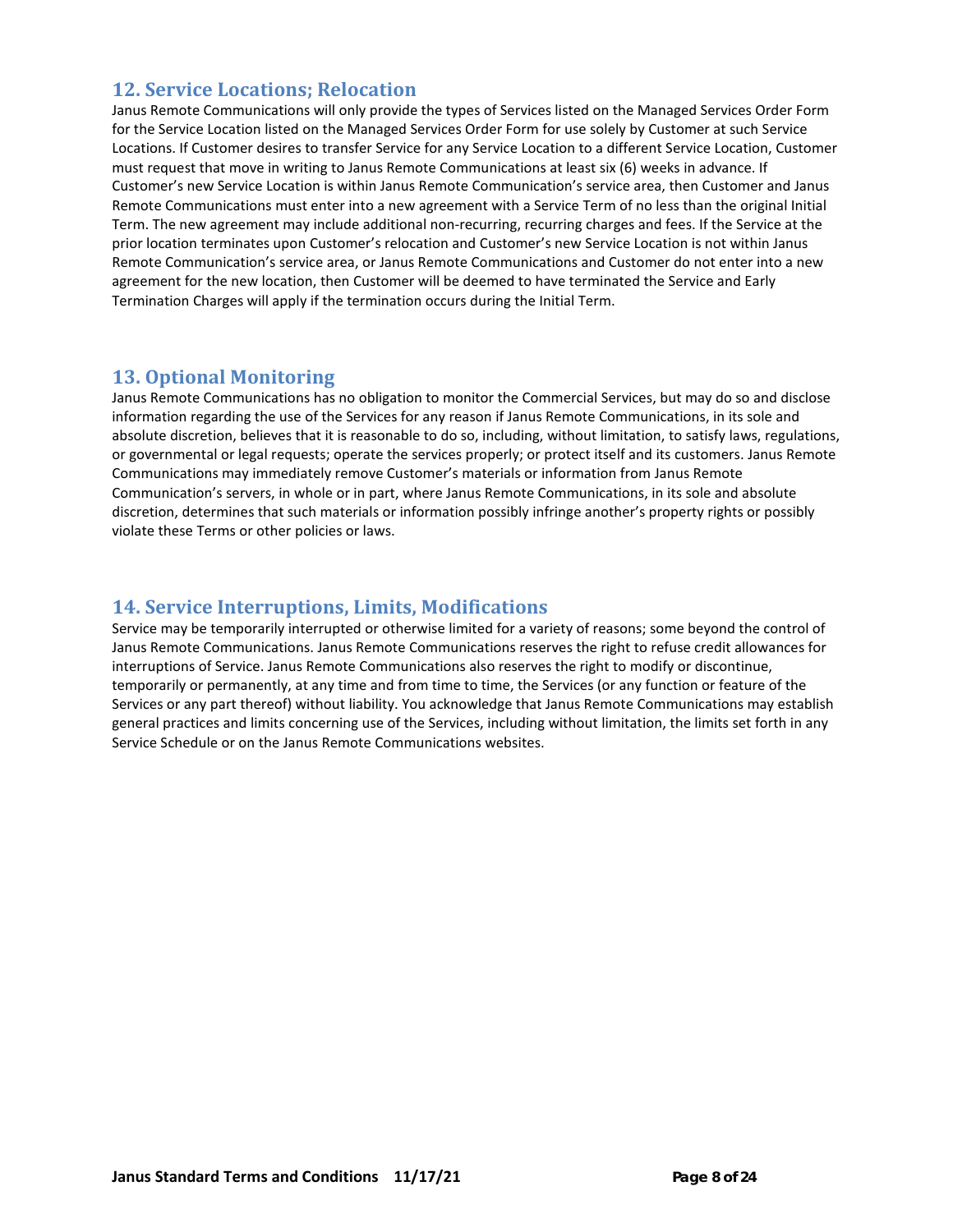## **15. Termination Rights; Early Termination Charges**

#### **(a) Janus Remote Communications. Janus Remote Communications may terminate and/or limit, suspend or discontinue Commercial Service:**

- (1) If Customer fails to take any action requested by Janus Remote Communications to establish Service, and such failure continues for ten (10) days after notice from Janus Remote Communications; or
- (2) Customer fails to perform or comply with any other obligation under these Janus Remote Communications Commercial Terms and Conditions, including any applicable Service Order or Service Schedule and such failure continues without being cured to Janus Remote Communication's reasonable satisfaction within ten (10) days after notice from Janus Remote Communications;
- (3) If Customer fails to: (i) Pay an invoice and this failure remains uncorrected for ten (10) days after the due date; or (ii) Fails to provide any security or additional security within the timeframe required under these Terms;
- (4) Immediately, if:

(i) Usage by Customer exceeds or is projected to exceed Customer's credit limit without the prior written consent of Janus Remote Communications;

(ii) Customer provides false or misleading Customer credit, billing or other information;

(iii) Customer (or its parent) files any voluntary or involuntary petition in bankruptcy court which names Customer (or its parent) as the debtor or upon filing to seek dissolution or cessation of Customer's (or its parent's) business operations;

(iv) Janus Remote Communications is ordered or requested to terminate Service by a governmental entity or upon state PUC or FCC approval, and Commission required customer notice, should Janus Remote Communications file to withdraw its authority to provide Services;

(v) The Service(s) are no longer made available to Janus Remote Communications by the underlying carrier;

(vi) Janus Remote Communications, in its sole and absolute discretion, detects fraudulent or illegal use of the Services, or Janus Remote Communications, in its sole and absolute discretion, believes that Customer has materially violated Janus Remote Communication's service policies or determines that Customer's use of the Services is prohibited (including without limitation, with respect to web hosting services, if Customer's web site or content violates any Janus Remote Communications web hosting acceptable use policy or these Terms).

#### **(b) Customer. Customer may terminate its Commercial Service without liability:**

- (1) In accordance with any applicable service level guidelines, or
- (2) If Janus Remote Communications fails to perform or comply with any material obligation under these Terms or any Service Schedule or Managed Services Order and such failure is not cured (as reasonably determined by Janus Remote Communications) within thirty (30) days after written notice from Customer.
- **(c) Termination for Convenience. Customer may terminate the Service at any other time so long as Customer pays Early Termination Charges specified in this Service Schedule. Customer is responsible for all fees and charges incurred prior to any termination of the Service.**
- **(d) Early Termination Charges. In the event Customer terminates Service prior to the end of the Initial Term or any Renewal Term or has Service discontinued for any reason other than under Section 15 (b) above, Customer agrees to pay Janus Remote Communications early termination charges ("Early Termination Charges") as liquidated damages and a reasonable approximation of Janus Remote Communication's loss from early termination (not as a penalty), in an amount equal to:** 
	- (1) All fixed recurring charges (including all "Minimum or Maximum Usage Commitments," if any) for the number of months remaining in the current Term (pro-rated for any partial months), and
	- (2) All outstanding but unpaid non-recurring charges and other unpaid charges incurred prior to termination.

In addition, Customer agrees to return the Janus Remote Communications Equipment in accordance with these Terms.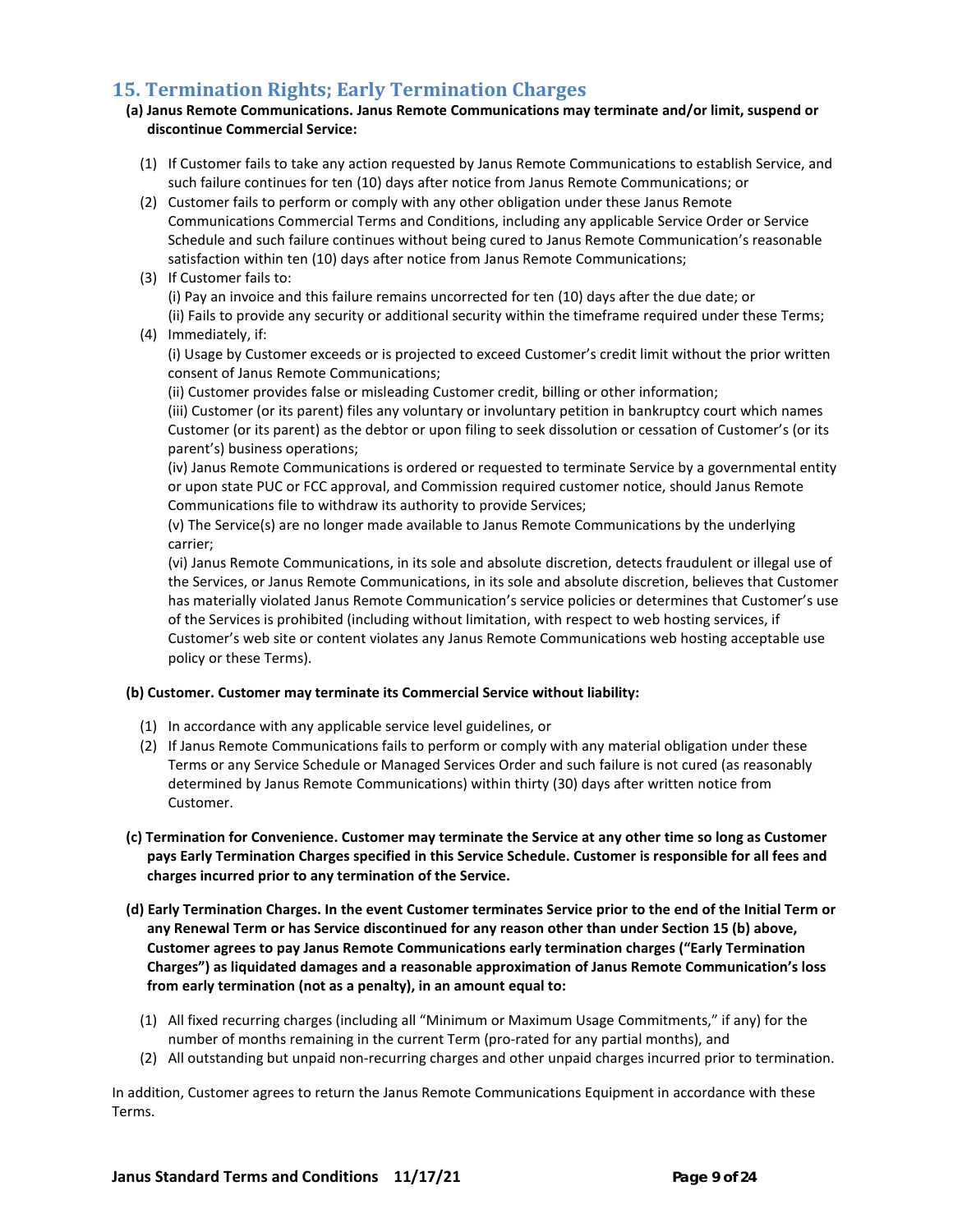## **15. Termination Rights; Early Termination Charges continued….**

Any suspension or termination of the Service may continue until satisfactory arrangements have been made for the payment of all past unpaid charges. While Customer's Service is suspended, billing will continue for Customer's recurring charges and any usage-based charges plus any applicable taxes and governmental surcharges.

#### **Service Plans**

Janus Remote Communications will continue to bill Customer's account until Customer contacts Janus Remote Communications to cancel Customer's Janus Remote Communications Service. It is Customer's responsibility to make the necessary arrangements with Customer's new provider to transfer Customer's service. If Janus Remote Communications is Customer's local provider or preferred long distance carrier, that means that Customer will need to contact Customer's new local exchange carrier to transfer such Services to stop further billing by us. The new service provider will transfer the services; Janus Remote Communications cannot initiate or effectuate the transfer. However, Customer must also contact Janus Remote Communications to cancel the Janus Remote Communications Services. Until the transfer of Service is successful and confirmed, Customer will remain responsible for charges applicable to Customer's Janus Remote Communications Service.

Termination or cancellation of Service by Janus Remote Communications does not excuse Customer from paying all unpaid and/or accrued charges due in relation to these Terms, including any early termination fees that may apply, all of which immediately become due and payable. If Customer leases Janus Remote Communications Equipment, Customer may also be charged its full replacement cost if the Janus Remote Communications Equipment is not returned in accordance with Section 5. Termination or suspension by Janus Remote Communications of the Services also constitutes termination or suspension (as applicable) of Customer's license to use any Software.

#### **Provider Changes**

Janus Remote Communications will continue to bill Customer's account until Customer contacts Janus Remote Communications to cancel Customer's Janus Remote Communications Service. It is Customer's responsibility to make the necessary arrangements with Customer's new provider to transfer Customer's service. If Janus Remote Communications is Customer's local provider or preferred long distance carrier, that means that Customer will need to contact Customer's new local exchange carrier to transfer such Services to stop further billing by us. The new service provider will transfer the services; Janus Remote Communications cannot initiate or effectuate the transfer. However, Customer must also contact Janus Remote Communications to cancel the Janus Remote Communications Services. Until the transfer of Service is successful and confirmed, Customer will remain responsible for charges applicable to Customer's Janus Remote Communications Service.

#### **Porting from Janus Remote Communications**

Customer may or may not be able to transfer, or port, Customer's current Janus Remote Communications Equipment phone number to another service provider. To avoid interruption of service, it is strongly recommended that Customer first verify that Customer's phone number has been successfully ported to Customer's new carrier or service provider prior to terminating Services with Janus Remote Communications. Should Customer's Service be terminated with Janus Remote Communications prior to successfully porting Customer's number to a new service provider, Janus Remote Communications will not be able to port that number to Customer's new service provider.

Please be aware that Impact will only terminate Services specifically designated by Customer. For that reason, if Customer is seeking to port multiple numbers and/or additional Equipment, Customer must inform Janus Remote Communications of Customer's intent to terminate all the Services on Customer's account, prior to the successful completion of the requested port.

If a port is unsuccessful for any reason, it is imperative that Customer again requests disconnection as stated in these Terms. Otherwise, Customer's Service will otherwise remain active and Customer will continue to be responsible for all charges and fees associated with Customer's Janus Remote Communications Account.

Once Customer's Service is terminated and/or Customer's telephone number has been ported, Customer will remain responsible for all charges and fees through the end of the current billing cycle, including any unbilled charges, as well as any applicable early termination fees that apply.

Unless required by law, recurring fees will not be prorated in any partial termination month.

#### **Janus Standard Terms and Conditions 11/17/21 Page 10 of 24**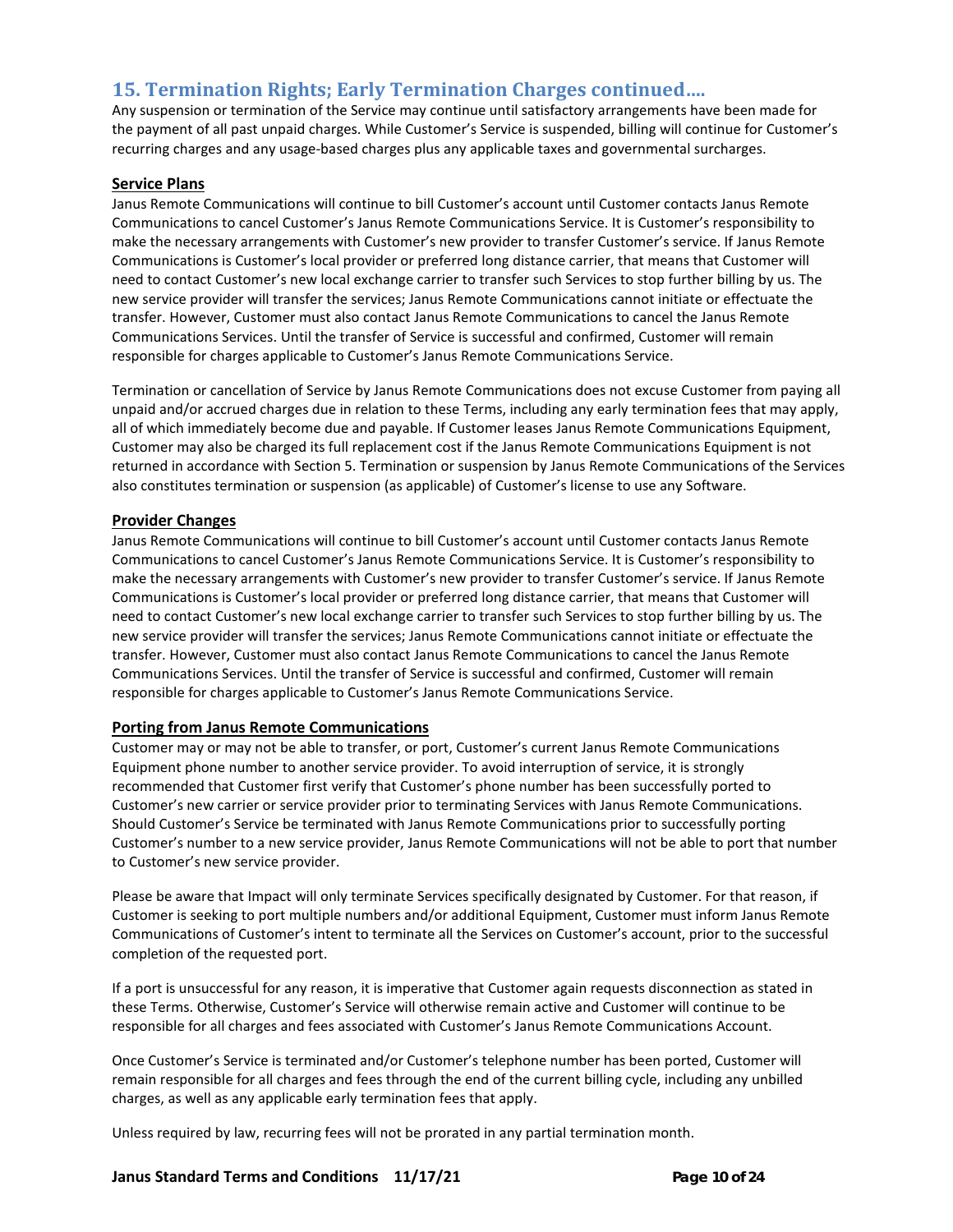## **16. Disclaimer of Warranties; Limitation of Liability**

#### *YOU UNDERSTAND AND AGREE THAT:*

#### **(a)** No Warranties:

- 1. YOUR USE OF THE SERVICES IS AT YOUR SOLE RISK. THE SERVICES ARE PROVIDED ON AN "AS IS" AND "AS AVAILABLE" BASIS. JANUS REMOTE COMMUNICATIONS EXPRESSLY DISCLAIMS ALL WARRANTIES OF ANY KIND, WHETHER EXPRESS OR IMPLIED, INCLUDING BUT NOT LIMITED TO THE IMPLIED WARRANTIES OF MERCHANTABILITY, FITNESS FOR A PARTICULAR PURPOSE AND NON-INFRINGEMENT.
- 2. JANUS REMOTE COMMUNICATIONS MAKES NO WARRANTY THAT (I) THE SERVICES WILL MEET YOUR REQUIREMENTS, (II) THE SERVICES WILL BE UNINTERRUPTED, TIMELY, SECURE, OR ERROR-FREE, (III) THE RESULTS THAT MAY BE OBTAINED FROM THE USE OF THE SERVICES WILL BE ACCURATE OR RELIABLE, (IV) THE QUALITY OF ANY PRODUCTS, SERVICES, INFORMATION, OR OTHER MATERIAL PURCHASED OR OBTAINED BY YOU THROUGH THE SERVICES WILL MEET YOUR EXPECTATIONS, OR (V) THE SERVICES WILL NOT CONFLICT OR INTERFERE WITH OTHER SERVICES FROM JANUS REMOTE COMMUNICATIONS OR THIRD-PARTIES THAT YOU RECEIVE AT YOUR PREMISES.
- 3. CREDIT ALLOWANCES FOR INTERRUPTION OF SERVICE OR SERVICE OUTAGES OR FOR SERVICE DEFECTS OR ERRORS, INCLUDING INTERNATIONAL CALLING SERVICES, WILL BE NOT BE PROVIDED, UNLESS REQUIRED BY LAW OR SPECIFIED IN SERVICE LEVEL GUIDELINES.
- 4. NO ADVICE OR INFORMATION, WHETHER ORAL OR WRITTEN, OBTAINED BY YOU JANUS REMOTE COMMUNICATIONS OR THROUGH OR FROM THE SERVICES WILL CREATE ANY WARRANTY NOT EXPRESSLY STATED IN THESE TERMS.

#### **(b) Limitation of Liability:**

- 1. YOU UNDERSTAND AND AGREE THAT, UNLESS PROHIBITED BY LAW, JANUS REMOTE COMMUNICATIONS SHALL NOT BE LIABLE TO YOU FOR ANY INDIRECT, INCIDENTAL, SPECIAL, CONSEQUENTIAL, PUNITIVE OR EXEMPLARY DAMAGES, INCLUDING, BUT NOT LIMITED TO, DAMAGES FOR PERSONAL INJURY, PROPERTY DAMAGE, LOSS OF REVENUE OR PROFITS, BUSINESS OR GOODWILL, USE, DATA, OR OTHER INTANGIBLE LOSSES (EVEN IF JANUS REMOTE COMMUNICATIONS HAS BEEN ADVISED OF THE POSSIBILITY OF SUCH DAMAGES), RESULTING FROM: (a) USE OF THE SERVICES (WHICH INCLUDES EQUIPMENT, SOFTWARE, AND INSIDE OR OUTSIDE WIRING), (b) THE PERFORMANCE OR NON-PERFORMANCE OF THE SERVICES, (c) THE INSTALLATION, MAINTENANCE, REMOVAL, OR TECHNICAL SUPPORT OF THE SERVICES, EVEN IF SUCH DAMAGE RESULTS FROM THE NEGLIGENCE OR GROSS NEGLIGENCE OF AN JANUS REMOTE COMMUNICATIONS INSTALLER, TECHNICIAN, OR OTHER REPRESENTATIVE, AND/OR (d) ANY INABILITY TO REACH 911 EMERGENCY SERVICES, ANY ALLEGED INTERFERENCE WITH ALARM OR MEDICAL MONITORING SIGNALS, OR ANY FAILURE OF ALARM OR MEDICAL MONITORING SIGNALS TO REACH THEIR INTENDED MONITORING STATIONS ALLEGEDLY AS A RESULT OF THE SERVICES. (SOME JURISDICTIONS DO NOT ALLOW THE EXCLUSION OF CERTAIN WARRANTIES OR THE LIMITATION OR EXCLUSION OF LIABILITY FOR INCIDENTAL, CONSEQUENTIAL, OR PUNITIVE DAMAGES. ACCORDINGLY, SOME OF THE ABOVE LIMITATIONS IN THIS SECTION MAY NOT APPLY TO YOU.)
- 2. IN ADDITION, YOUR SOLE AND EXCLUSIVE REMEDY FOR ANY DISPUTE WITH JANUS REMOTE COMMUNICATIONS IN CONNECTION WITH THE SERVICE, INCLUDING ANY DIRECT DAMAGES ARISING FROM OR RESULTING FROM ANY OF THE CAUSES LISTED IN SECTIONS B(1) (a) THROUGH (d) IN THE PRECEDING PARAGRAPH, IS A REFUND NOT TO EXCEED THE TOTAL AMOUNT OF THE SERVICE FEES PAID DURING THE IMMEDIATELY PRECEEDING TWELVE MONTH PERIOD.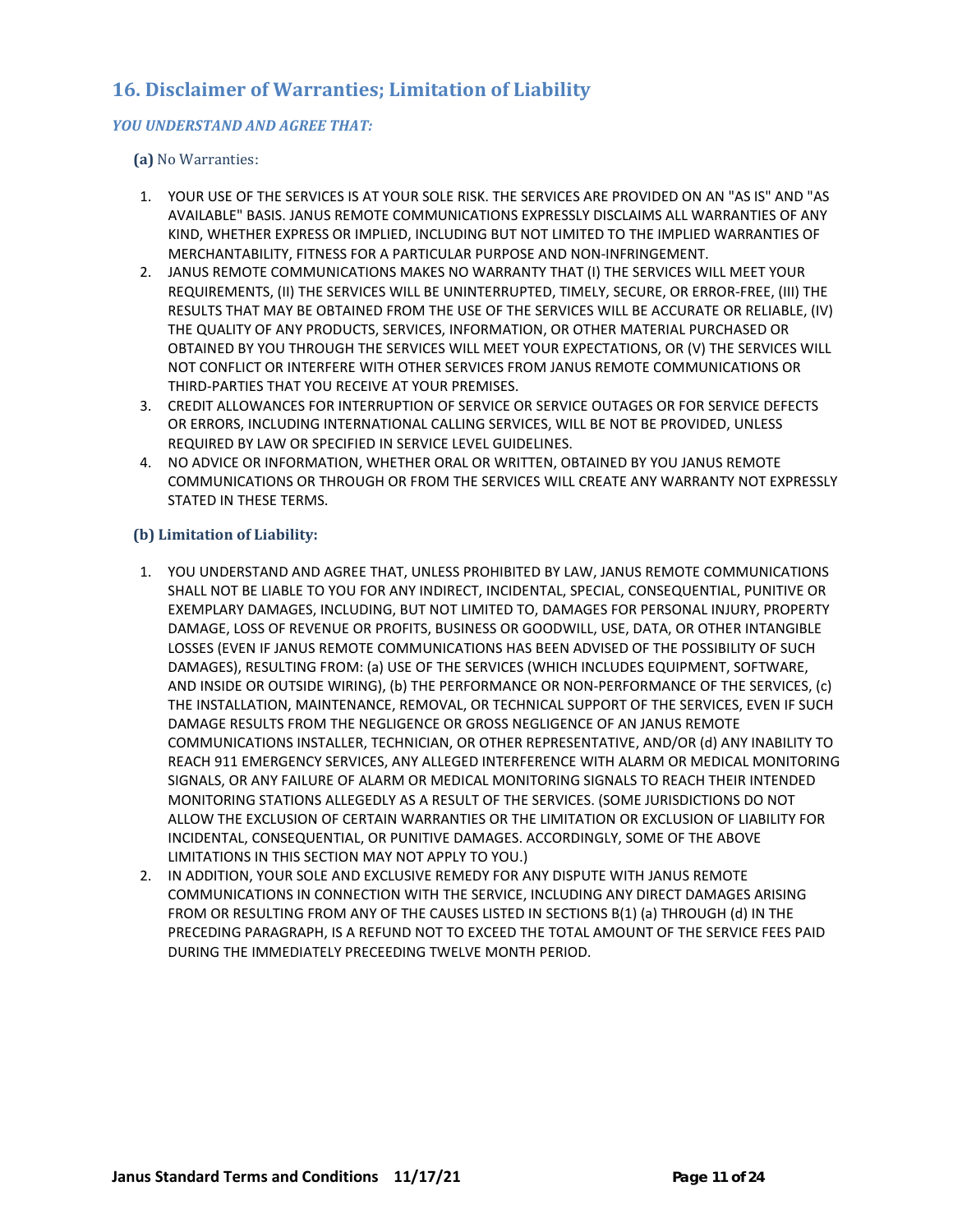## **17. Notice from Janus Remote Communications to You**

Janus Remote Communications may, from time to time, change the Terms and the other rates and charges for Services by giving notice of the changes. Unless otherwise stated in these Terms, notice to you may be made via email, regular mail, posting online at [www.janus-rc.com](http://www.janus-rc.com/) (or on any other website operated by Janus Remote Communications that describes your Service), recorded announcement, Invoice message, Invoice insert, postcard, letter, or call to your place of business. It is your responsibility to check these materials for updates and notices. Unless otherwise stated in these Terms, notice will be considered given, and will become effective prospectively, fifteen (15) days after the date that the change is posted on [www.janus-rc.com](http://www.janus-rc.com/) or fifteen (15) days after such change is communicated to you as specified in this Section, or as otherwise required by law.

## **18. Notice from You to Janus Remote Communications**

All notices or other communications under the Agreement, except as provided for elsewhere herein, must be in writing and will be deemed to have been duly delivered or given when (a) delivered by hand (with written confirmation of receipt) before 5:00 p.m. Central time on a business day (or otherwise on the next succeeding business day); (b) sent by email before 5:00 p.m. local time on a business day (or otherwise on the next succeeding business day) and a written confirmation of the transmission is received by the sender; or (c) the next business day after being deposited for delivery with a nationally recognized overnight delivery service, such as Federal Express, UPS, DHL, and addressed or sent to the appropriate address or email address as set forth below (or to such other addresses or facsimile numbers as a Party may designate by notice to the other Party).

Janus Remote Communications Attn: Customer Service 2359 Diehl Road Aurora, IL 60502

Email: [info@janus-rc.com](mailto:info@janus-rc.com)

## **19. Intellectual Property**

All portions of the Services and Equipment and any firmware or software used to provide the Services or provided to you in conjunction with providing the Services, or embedded in the Equipment, and all Services, information, documents, and materials on related website(s) are the property of Janus Remote Communications or third-party providers and are protected by trademark, copyright, or other intellectual property laws and international treaty provisions. All websites, corporate names, service marks, trademarks, trade names, logos, and domain names (collectively "Marks") of Janus Remote Communications or third-party providers are and shall remain the exclusive property of Janus Remote Communications or third-party providers, and nothing in this Agreement shall grant you the right or license to use such Marks.

## **20. Indemnity**

You agree to indemnify, defend and hold harmless Janus Remote Communications and its direct and indirect subsidiaries and affiliates and the directors, officers, agents, and employees of any of these (the "Impact Indemnified Parties") from any claim, demand, action, citation, or legal proceeding, including, but not limited to, those arising out of or resulting from the death or bodily injury of any person, or the damage, loss, or destruction of any real or tangible personal property, and for reasonable attorneys' fees, made by any party against the Janus Remote Communications Indemnified Parties that arise out of or result from your use of or inability to use the Services or your violation of any of these Terms, or your violation of any rights of any third-party.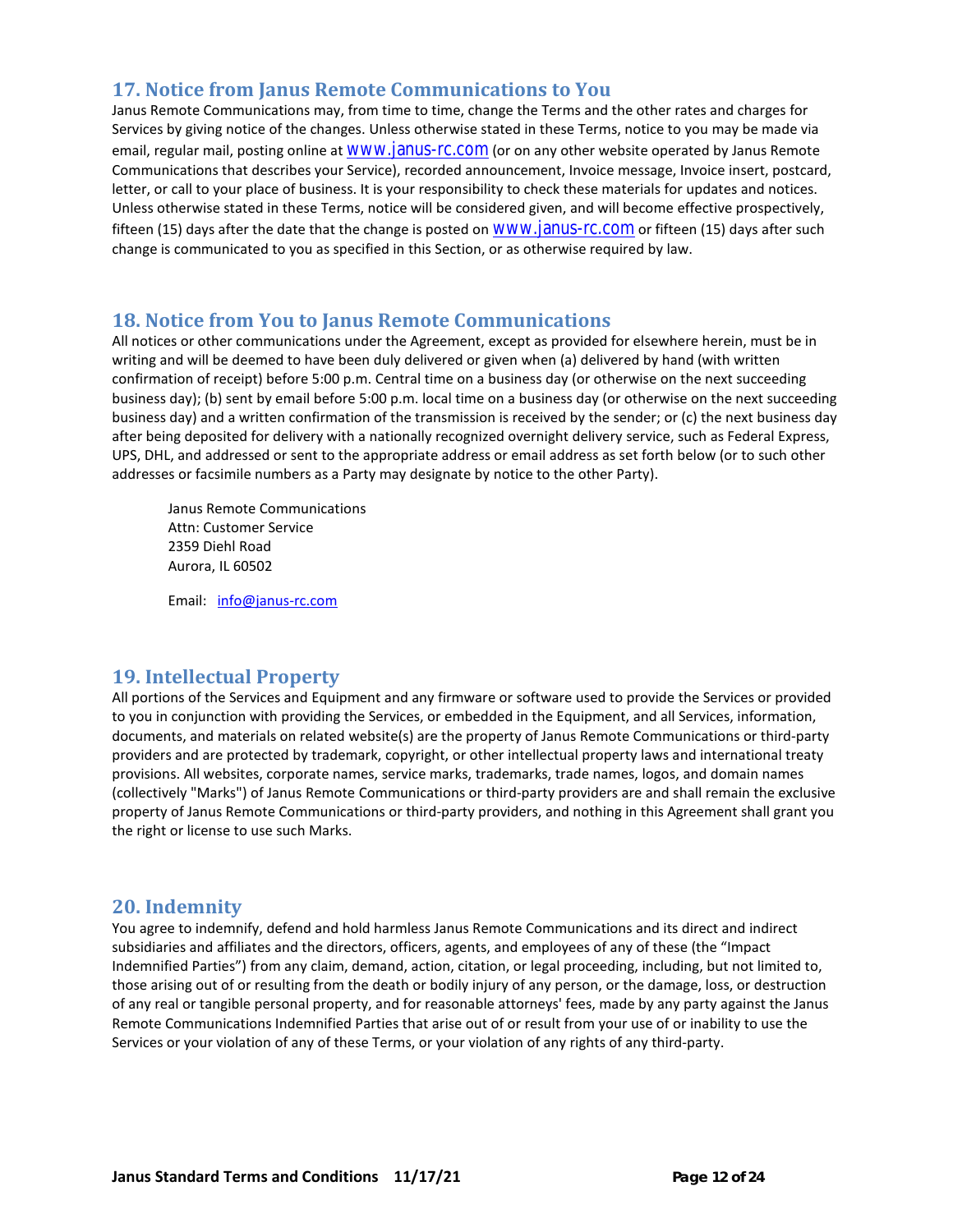## **21. Dispute Resolution**

### **PLEASE READ THIS SECTION CAREFULLY.**

**(a)** In this Section 21, references to "Janus Remote Communications" "Customer," "you," and "us" include our respective subsidiaries, affiliates, providers, and the agents, employees, predecessors in interest, successors, and assigns, of any of these as well as all authorized or unauthorized users or beneficiaries of the Services or Equipment under this or prior agreements between us.

Most concerns can be resolved quickly by contacting Customer Service. If we cannot agree on an informal resolution, we each agree to resolve the dispute through binding arbitration or small claims court instead of in courts of general jurisdiction. Arbitration uses a neutral arbitrator instead of a judge or jury, allows for more limited discovery than a court, and is subject to very limited review by courts. Arbitrators can award the damages that a court can award subject to any limitations specified in these Terms. Any arbitration under this Agreement will take place on an individual basis; class arbitrations and class actions are not permitted

#### **(b) Arbitration Agreement**

- **1.** IF YOU THINK THERE HAS BEEN AN ERROR IN A CHARGE POSTED TO YOUR ACCOUNT OR YOU HAVE A DISPUTE ABOUT OUR SERVICES, YOU MUST FIRST NOTIFY US WITHIN THIRTY (30) DAYS AFTER THE CHARGE IS POSTED TO YOUR ACCOUNT BALANCE. IF WE HAVE NOT RESOLVED THIS DISPUTE TO YOUR SATISFACTION, ANY CLAIM OR DISPUTE ARISING OUT OF THIS OR ANY OTHER MATTER RELATING TO THIS AGREEMENT, MUST BE BROUGHT WITHIN TWO (2) YEARS AFTER THE DATE ON WHICH THE BASIS FOR THE CLAIM OR DISPUTE FIRST ARISES.
- **2.** Janus Remote Communications and Customer agree to arbitrate all disputes and claims arising out of or relating to any aspect of the Services. This agreement to arbitrate is intended to be broadly interpreted. It includes, but is not limited to:
	- Claims arising out of or relating to any aspect of the Services, whether based in contract, tort, statute, fraud, misrepresentation or any other legal theory;
	- Claims that arose before this or any prior Agreement (including, but not limited to, claims relating to advertising);
	- Claims that are currently the subject of purported class action litigation in which you are not a member of a certified class; and
	- Claims that may arise after the termination of this Agreement.

Notwithstanding the foregoing, either party may bring an individual law suit (instead of arbitration) but only in small claims court.

This arbitration agreement does not preclude you from bringing issues to the attention of federal, state, or local agencies, including, for example, the Federal Communications Commission (FCC) or the Canadian Radio-television Telecommunications Commission. Such agencies can, if the law allows, seek relief against us on your behalf.

- **3.** Waiver of Certain Punitive Damage Claims. The arbitrator will have no authority to award consequential, incidental, punitive, or exemplary damages. Both you and Janus Remote Communications expressly waive any rights to any such damages, whether the proceeding takes place before an arbitrator or court of law. To the extent such damages may not be so waived, if an arbitrator or judge decides to award such damages they shall be limited to the total amount of the Service fees paid during the immediately preceding twelve (12) month period. Unless applicable substantive law provides otherwise, each party pays its own expenses to participate in the arbitration or legal proceeding, including attorney's fees and expenses for witnesses and production and presentation of evidence. All waivers specified in this Section apply even if these Terms are amended or modified and they will survive termination of this Agreement.
- **4.** Waiver of Jury Trial; Jurisdiction. IF FOR SOME REASON THESE ARBITRATION REQUIREMENTS DO NOT APPLY, YOU AND WE EACH WAIVE, TO THE FULLEST EXTENT ALLOWED BY LAW, ANY TRIAL BY JURY. INSTEAD, A JUDGE WILL DECIDE ANY DISPUTE. YOU AGREE TO SUBMIT YOURSELF TO THE PERSONAL JURISDICTION OF THE COURTS OF THE STATE OF ILLINOIS.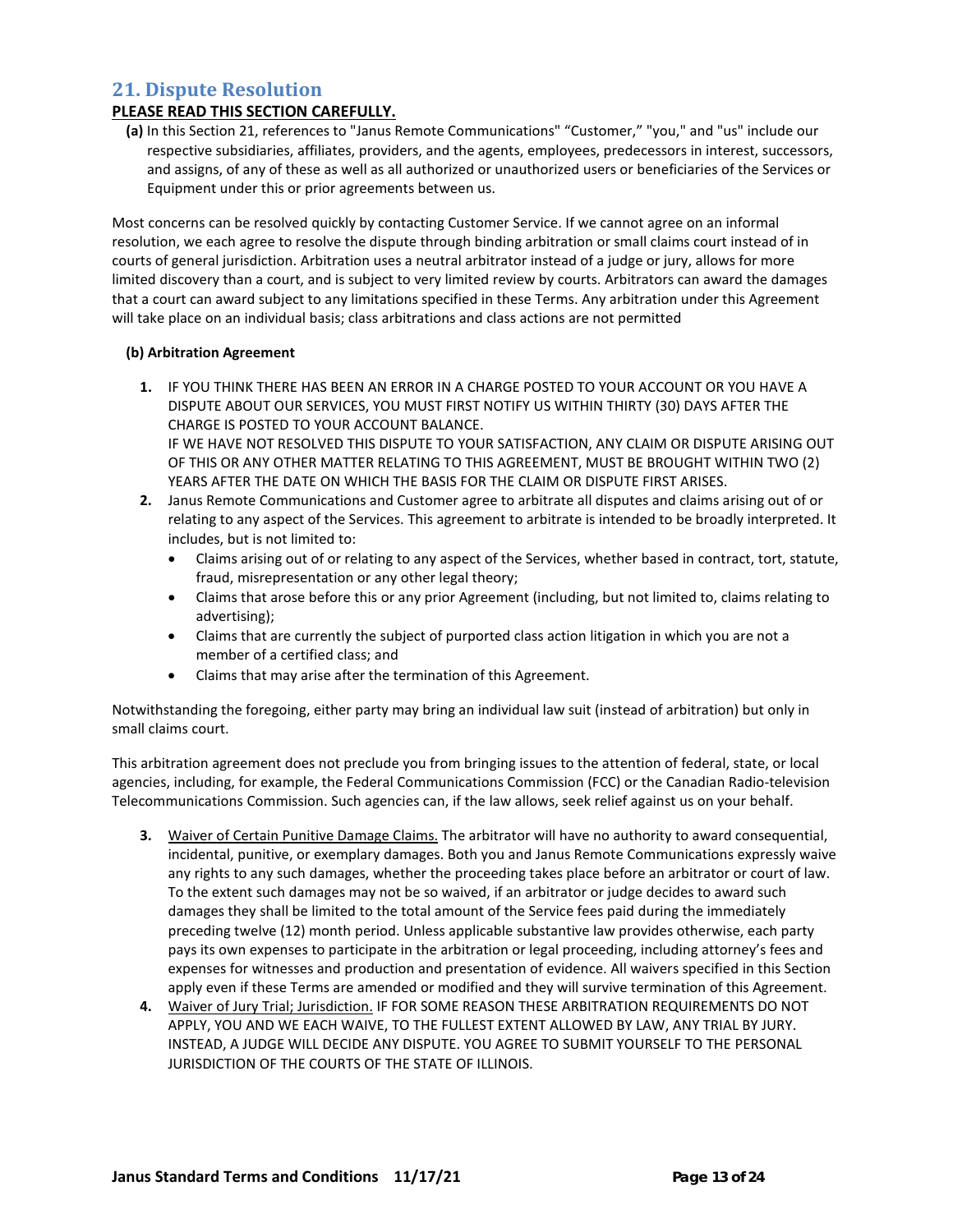## **21. Dispute Resolution continued….**

- **5.** A party who intends to seek arbitration must first send to the other, by certified mail, a written Notice of Dispute ("Notice"). The Notice to Janus Remote Communications should be addressed to: Legal Department, Janus Remote Communications, 2111 Comprehensive Drive, Aurora, IL., 60505 ("Notice Address"). The Notice must (a) describe the nature and basis of the claim or dispute; and (b) set forth the specific relief sought ("Demand"). If Janus Remote Communications and you do not reach an agreement to resolve the claim within thirty (30) days after the Notice is received, you or Janus Remote Communications may commence an arbitration proceeding.
- **6.** All administrative fees and expenses of arbitration will be divided equally between you and us. The arbitration will be governed by the Commercial Arbitration Rules and the Supplementary Procedures for Consumer Related Disputes (collectively, "AAA Rules") of the American Arbitration Association ("AAA"), as modified by this Agreement, and will be administered by the AAA. The AAA Rules are available online at [www.adr.org,](http://www.adr.org/) or by calling the AAA at 1-800-778-7879. The arbitrator is bound by the terms of this Agreement. All issues are for the arbitrator to decide, except those issues relating to the scope and enforceability of the arbitration provisions, are for the court to decide. Unless Janus Remote Communications and you agree otherwise, any arbitration hearings will take place in Illinois. If your claim is for \$10,000 or less, you and we agree that the arbitration will be conducted solely on the basis of documents submitted to the arbitrator or through a telephonic hearing, or, if you and we agree, by an inperson hearing. If your claim exceeds \$10,000, the right to a hearing will be determined by the AAA Rules. Regardless of the manner in which the arbitration is conducted, the arbitrator shall issue a reasoned written decision sufficient to explain the essential findings and conclusions on which the award is based. If the arbitrator finds that either the substance of your claim or the relief sought in the Demand is frivolous or brought for an improper purpose (as measured by the standards set forth in Federal Rule of Civil Procedure 11(b)), then the payment of fees and costs will be governed by the AAA Rules. In such case, you agree to reimburse Janus Remote Communications for these fees and costs. Each party bears the expense of its own preparation and presentation of evidence at the arbitration hearing, including the expense of its own counsel, experts, witnesses and other preparation.
- **7.** The arbitrator may award declaratory or injunctive relief. The arbitrator may not award punitive or exemplary damages. The arbitrator may award a monetary award in favor of the individual party seeking relief and only to the extent necessary to provide relief warranted by that party's individual claim. YOU AND JANUS REMOTE COMMUNICATIONS AGREE THAT EACH PARTY MAY BRING CLAIMS AGAINST THE OTHER ONLY IN YOUR OR ITS INDIVIDUAL CAPACITY, AND NOT AS A PLAINTIFF OR CLASS MEMBER IN ANY PURPORTED CLASS OR REPRESENTATIVE PROCEEDING. Further, unless both you and Janus Remote Communications agree otherwise, the arbitrator may not consolidate more than one person's claims, and may not otherwise preside over any form of a representative or class proceeding. Notwithstanding anything in this Arbitration Agreement to the contrary, if this specific provision is found to be unenforceable, then the entirety of this arbitration provision shall be null and void.
- **8.** Any arbitration shall remain confidential. Neither you nor Janus Remote Communications may disclose the existence, content or results of any arbitration or award, except as may be required by law, or to confirm and enforce an award.

## **22. Assignment**

Janus Remote Communications may assign this Agreement and its rights and obligations hereunder or pertaining to the provision of the Services, or parts thereof, to a parent or affiliated company or to a successor in interest, with or without notice to you, unless required by law. You may not assign this Agreement or your rights or obligations hereunder or pertaining to the Services or any parts thereof without the written consent of Janus Remote Communications.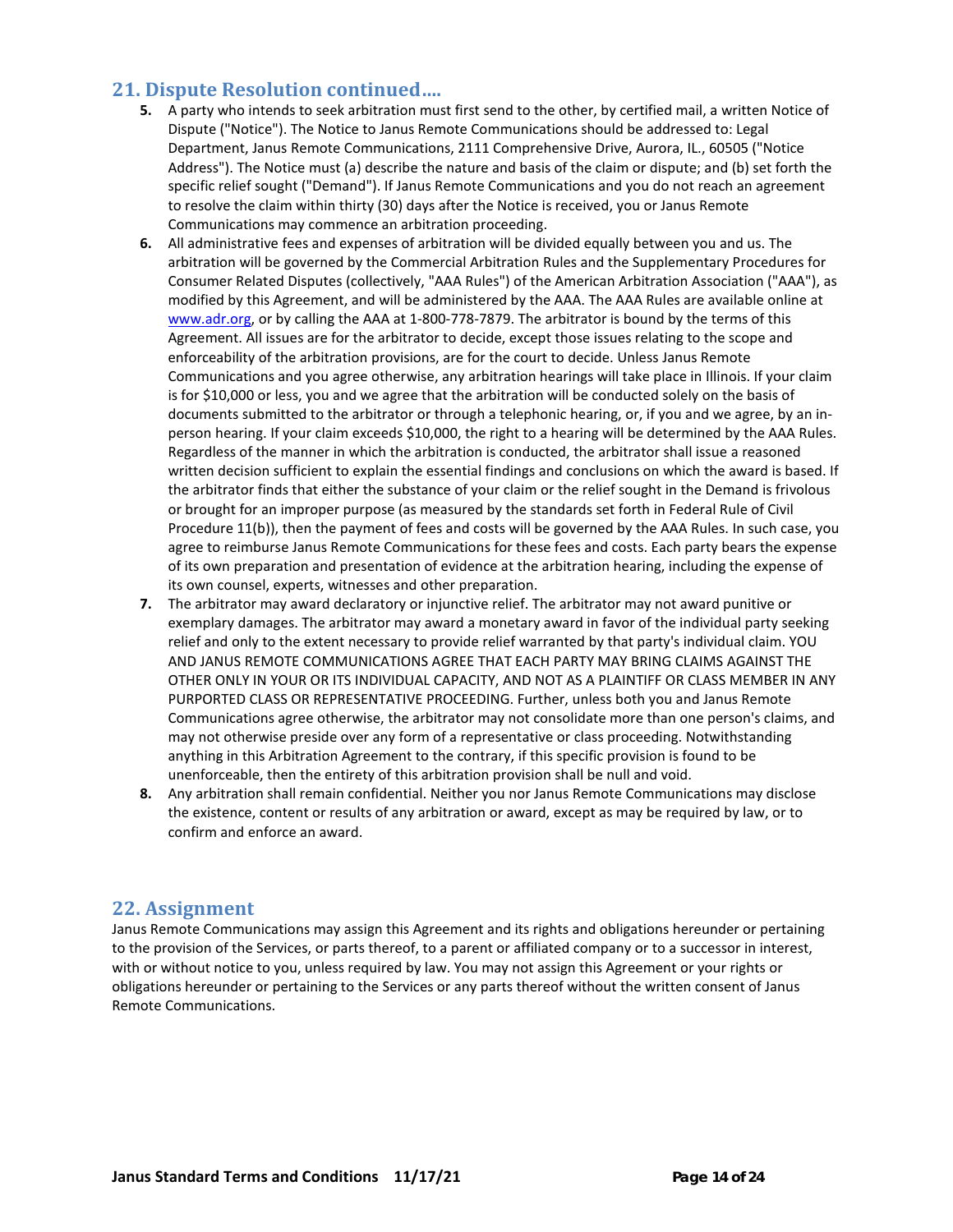## **23. Force Majeure**

Other than with respect to Customer's failure (a) to make payments when due, (b) provide any required security or (c) implement Security Measures, neither Janus Remote Communications nor Customer shall be liable for delays, failures to perform, damages, losses, destruction, or malfunction of any equipment, or any consequence thereof, caused by, or due to any cause beyond its reasonable control, including, but not limited to, fire, earthquake, flood, water, the elements, acts of God, third-party labor disputes, utility curtailments, cable cuts, power failures, explosions, civil disturbances, vandalism, governmental actions, shortages of equipment or supplies, or unavailability of transportation. Janus Remote Communications shall be excused from its failure to perform any obligation to the extent such failure is caused by Customer's delay.

## **24. Regulatory Modifications**

If the Federal Communications Commission ("FCC"), a state Public Utility or Service Commission, a court of competent jurisdiction, (or in Canada, the Canadian Radio-television Telecommunications Commission or any provincial authority) or other governmental entity issues a rule, regulation, law or order that has the effect of canceling, changing or superseding any material term or provision of the Service ("Regulatory Requirement"), we may modify, discontinue or limit the Service, or impose requirements, as necessary to meet changing regulatory rules and standards.

## **25. No Relationship**

No agents, representatives or employees of other carriers shall be deemed to be agents or employees of Janus Remote Communications. Nothing in the agreement or in the course of dealing between Janus Remote Communications and Customer shall be deemed to create between them (including their respective directors, officers, employees and agents) a partnership, joint venture, association, employment relationship or any other relationship. Neither Party shall have the authority to commit or legally bind the other Party in any manner whatsoever, including, but not limited to, the acceptance or making of any agreement, representation or warranty.

## **26. Waivers and Amendments**

Unless otherwise expressly specified in these Terms (including any applicable Managed Services Order, Service Schedule or acceptable use policy):

- **(a)** No failure or delay by either Janus Remote Communications or the Customer in exercising any right, power or remedy will operate as a waiver of that right (i.e., all waivers will be enforceable only if it is in writing and signed by the party waiving the term or condition); and
- **(b)** This Agreement between Janus Remote Communications and Customer may not be modified or amended except by a writing signed by both Janus Remote Communications and Customer (provided, however that the Agreement may be amended by any addendum, attachment or change order executed by Customer and accepted by Janus Remote Communications). Notwithstanding the foregoing, Janus Remote Communications may modify the availability and scope of its Services by giving Customer no less than fifteen (15) days prior written notice of said modifications).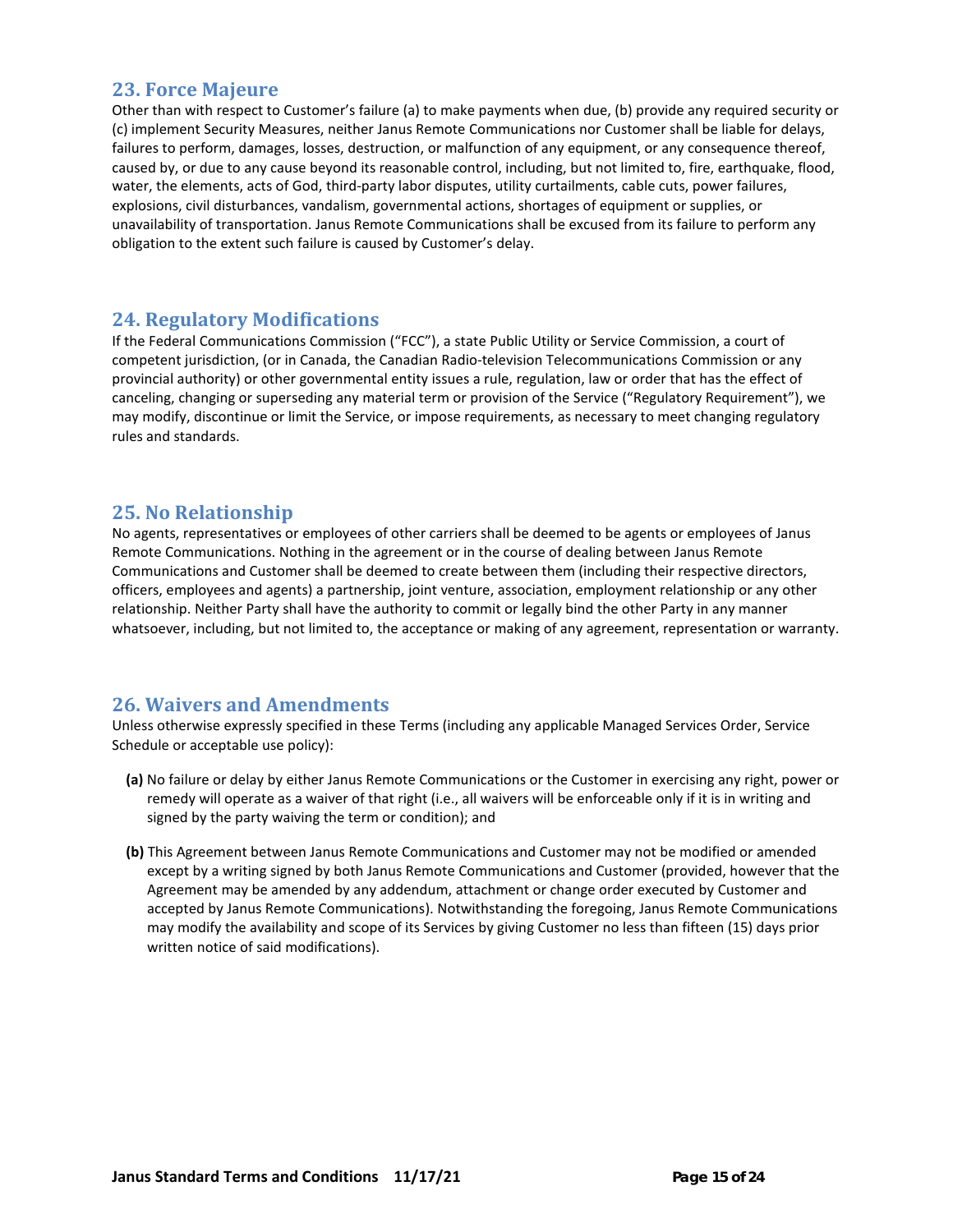## **27. General Terms**

- **1.** These Terms do not provide any third-party with a remedy, claim, or right of reimbursement.
- **2.** These Terms (including the contents of any Service Schedules, Service Orders, tariffs, price lists, signed contracts, policies, service level guidelines, or other documents referenced herein and applicable to your Service) constitute the entire agreement between Janus Remote Communications and Customer and supersede any prior agreements and representations between Customer and Janus Remote Communications with respect to the subject matter of these Terms, the Services and Equipment.
- **3.** These Terms and the relationship between Customer and Janus Remote Communications will be governed by the law of the State of Illinois for U.S. Customers except to the extent such law is preempted by or is inconsistent with applicable federal or national law.
- **4.** If any provision of these Terms is found by a court or agency of competent jurisdiction to be unenforceable, Customer and Janus Remote Communications nevertheless agree that the remaining provisions of these Terms shall remain in full force and effect. The foregoing does not apply to the prohibition against class or representative actions that is part of the arbitration clause; if that provision is found to be unenforceable, the arbitration clause (but only the arbitration clause) shall be null and void.
- **5.** To the fullest extent permitted by law, you and Janus Remote Communications agree that regardless of any statute or law to the contrary, any claim or cause of action arising out of or related to use of the Service or arising from or related to these Terms must be filed within two (2) years after such claim or cause of action arose or be forever barred.
- **6.** The section titles and paragraph headings in these Terms are for convenience only and have no legal or contractual effect.
- **7.** All sections relating to confidentiality, limitation of liability, indemnity and other terms that by their nature and import are intended to survive, shall survive the termination or expiration of this Agreement.

# **Rates and Charges**

## **28. Fees and Charges; Taxes and Governmental Surcharges; Collection**

## **Rates, Charges and Taxes**

Customer agrees to pay all recurring, nonrecurring, usage and access charges, and charges for features, data usage, and for charges incurred at Customer's specific request, and charges and administrative fees related to Equipment installation and maintenance, and all other charges associated with your Janus Remote Communications Services. This responsibility is not changed by virtue of any use, misuse, or abuse of your Services undertaken or caused by third-parties. If you subscribe to or activate Services on behalf of another but were unauthorized to do so, you will be personally responsible for all charges to the account and will be fully bound by these Terms as though you had activated Services on your own behalf. Any fixed recurring charge applicable to your Service is billed in advance and applies whether or not you make any calls, and whether or not your billing period covers a full billing cycle, (unless proration of the recurring charge is required by law). If you discontinue your Janus Remote Communications Services as your primary long distance carrier, you must contact your new service provider and Janus Remote Communications to cancel Janus Remote Communications Services. Until the transfer of the Service is successful and confirmed, you will remain responsible for charges applicable to your Janus Remote Communications Services.

#### **International Mobile Destinations**

Janus Remote Communication's advertised rates for international calls are generally the rates charged for calls to landline telephones. Most calls to international mobile telephones are charged a different (usually higher) rate than calls to landline telephones.

#### **No Trouble Found (NTF) Charges**

Customer may be charged at Janus Remote Communication's standard hourly rates when a reported Service interruption results in the use of the Janus Remote Communication's technical support staff when (a) no trouble is found by the technician; or (b) the cause of the interruption was not due to Janus Remote Communications facilities, Equipment or systems used to provide Service.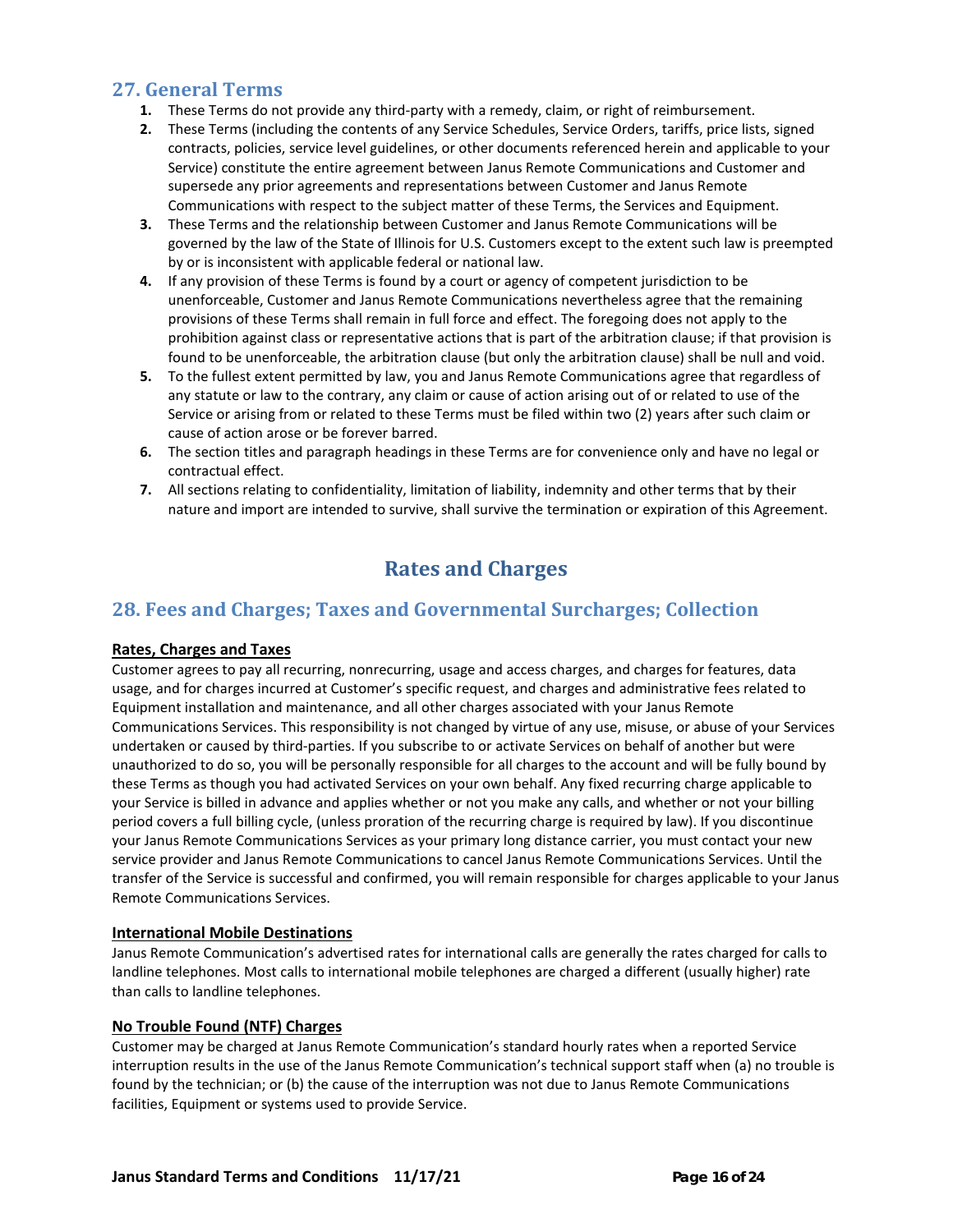## **28. Fees and Charges; Taxes and Governmental Surcharges; Collection continued….**

## **Activation/Reactivation/Deactivation Charges**

Customer will pay charges associated with activating, reactivating, or deactivating Customer's services.

#### **Early Termination Third-Party Charges**

If Customer submits a change order that is accepted by Janus Remote Communications that will result in an early termination charge to Janus Remote Communications from an underlying provider, Customer shall pay Janus Remote Communications the amount of such early termination charge in addition to other fees due hereunder.

#### **Ancillary Charges**

Customer agrees to pay ancillary charges and fees added from time to time by Janus Remote Communications upon written notice to Customer.

#### **Paper Invoice Fee**

If applicable and where permitted by law, the Paper Invoice Fee is applied to customers who choose to receive paper invoices. The Paper Invoice Fee is applied per billing cycle and equals \$2.00 per invoice.

#### **Third-Party Billing**

You are also responsible for any charges from third-parties that arise when you use your phone numbers as a billing mechanism for third-party products and services.

#### **Federal Universal Service Surcharge**

Janus Remote Communications imposes a surcharge to recover the Federal Universal Service Fee ("FUSF") that all telecommunications carriers are required to pay to the federal program that ensures that basic phone service is available in all areas of the country at affordable rates. This surcharge is not a government mandated charge but is added to invoices to recover this cost from customers. The FUSF contribution percentage is reviewed and adjusted quarterly by the FCC.

#### **Taxes and Governmental Surcharges**

Customer agrees to pay all taxes and governmental fees, surcharges, and assessments when applicable for the Services. In addition, in order to provide Customer with the Services, Janus Remote Communications may pay taxes and governmental fees and surcharges to the federal and state governments and to municipalities and other governmental entities, which Janus Remote Communications may pass on to Customer as a surcharge or regulatory fee as permitted by law.

#### **Exemption**

If Customer is exempt from payment of any Taxes or Federal Universal Service Surcharges, Customer may provide Janus Remote Communications with a valid original exemption certificate in a form and substance satisfactory to Janus Remote Communications (an "Exemption Certificate"). The exemption will only apply to Taxes and USF Surcharges incurred after the date Janus Remote Communications receives the Exemption Certificate. Customer will not receive credit for any Taxes and USF Surcharges already paid by Janus Remote Communications prior to processing a valid Exemption Certificate. If Customer provides Janus Remote Communications with a valid original Exemption Certificate, Customer is responsible for the collection and remittance of all Federal, state and local sales, use, excise or utility taxes and governmental assessments, surcharges or fees and for all USF contributions pertaining to Customer's use of the Services, as may be applicable. Janus Remote Communications may revoke the Exemption Certificate at any time, and Customer shall immediately remit payment to Janus Remote Communications for any Taxes and USF Surcharges owed for previous billing periods but not paid, if Janus Remote Communications determines the information or disclosures in the Exemption Certificate are not, were not or will not be, true, correct and accurate in all respects.

#### **Rounding**

Each call completed will have an initial minimum charge of at least one minute, unless a greater or lesser billing increment is specified in the Service Schedule, and any time beyond that minimum will be billed in additional one minute increments, rounded up to the next whole minute, unless a greater or lesser billing increment is specified in the Service Schedule.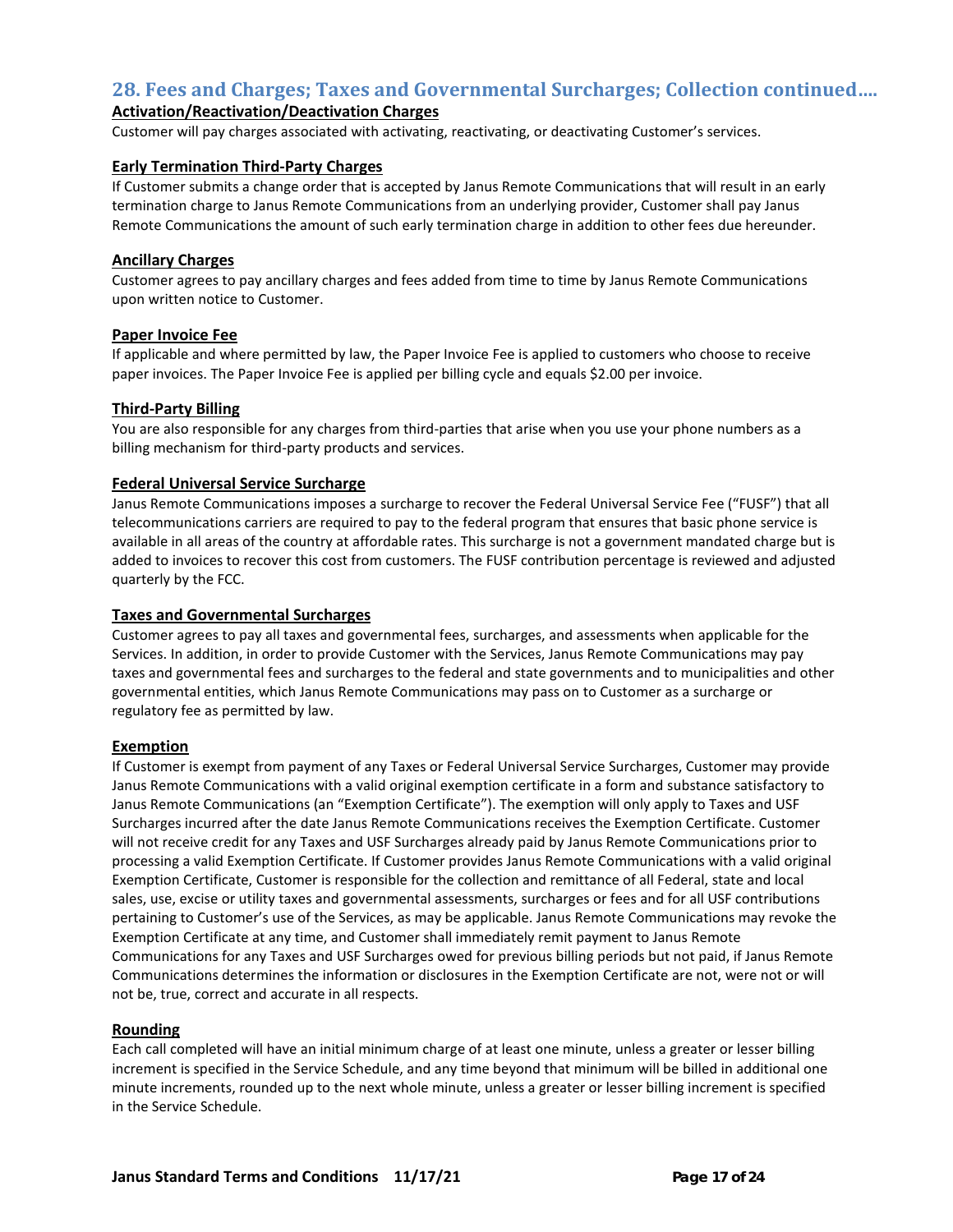## **28. Fees and Charges; Taxes and Governmental Surcharges; Collection continued….**

## **Timing of Calls**

Timing of metered calls generally begins when the called party or an automated answering device (such as an answering machine or a facsimile machine) answers the call, and ends when one of the parties disconnects from the call. However, some carriers designate a call as "answered" when the called party's line rings or after a certain number of rings, and will charge Janus Remote Communications for a completed call. In these situations, Janus Remote Communications will charge for the call as if it were answered by the called party.

### **No Rollover**

If Customer selects a plan that includes an unlimited or predetermined allotment of services (for example, an unlimited or predetermined allotment of voice minutes), unless otherwise specifically provided as part of such Service plan, any unused allotment of services from one billing cycle will not carry over to the next billing cycle.

#### **No Refunds**

Neither non-usage of the Service nor misdialing while using the Service entitles Customer to a credit for, or refund of, any portion of a payment made to us.

#### **Collection**

Janus Remote Communications may assign unpaid late balances to a collection agency or attorney for appropriate action. Even if we accept late or partial payments (including those marked "Paid in Full" or similar text), it will not waive any of our rights to collect the full amount due to us for the Services. Customer agrees to reimburse Janus Remote Communications for all reasonable costs and legal expenses incurred to recover sums due, including the fees of any collection agency or attorney. Customer expressly authorizes, and specifically consents to allowing Janus Remote Communications and/or its outside collection agencies, outside counsel, or other agents to contact Customer in connection with any and all matters relating to unpaid past due charges billed by Janus Remote Communications to you. Customer agrees that, for attempts to collect unpaid past due charges, such contact may be made to any mailing address, telephone number, cellular phone number, email address, or any other electronic address that Customer has provided, or may in the future provide, to Janus Remote Communications. Customer agrees that any type of contact described above may be made using, among other methods, pre-recorded or artificial voice messages delivered by an automatic telephone dialing system, pre-set email messages delivered by an automatic emailing system, or any other pre-set electronic messages delivered by any other automatic electronic messaging system.

#### **Returned Payment Charges**

Customer will be charged a fee greater of \$25 or 5% of the amount of the payment for any check or other instrument (including credit card charge-backs) tendered by Customer and returned unpaid by a financial institution for any reason.

## **29. Service and Rate Changes**

Notwithstanding the provisions of the Terms to the contrary, during the Initial Term of the Janus Remote Communications Commercial Service, Janus Remote Communications will not increase the (a) Monthly Recurring Service Rates, (b) Minimum Usage Commit/Guarantee, (c) Voice Channel Charge, or (d) Per Minute Usage Rates (if applicable) for intrastate or interstate calls (i.e., calls originating and terminating within the continental U.S. and between the U.S. and Canada) that are stated on the Managed Services Order Form. After the Initial Term, Janus Remote Communications may revise and/or increase the rates and charges noted in (a) through (d) above at any time upon thirty (30) days prior written notice to Customer. Notification of any such changes and of any change to the terms and conditions of the Service will be provided consistent with Notice methods specified in Section 21 (Notice To You by Janus Remote Communications) of these Terms.

Notwithstanding the foregoing, during the Initial and any Renewal Service Term, Janus Remote Communications may change and/or increase the international per-minute rates and charges (for calls from the U.S. to countries other than Canada) and/or for calls to extended U.S. domestic destinations (i.e., U.S. destinations outside the continental U.S.) effective five (5) days after the date that the change is posted on [www.janus-rc.com](http://www.impacttelecom.com/) for your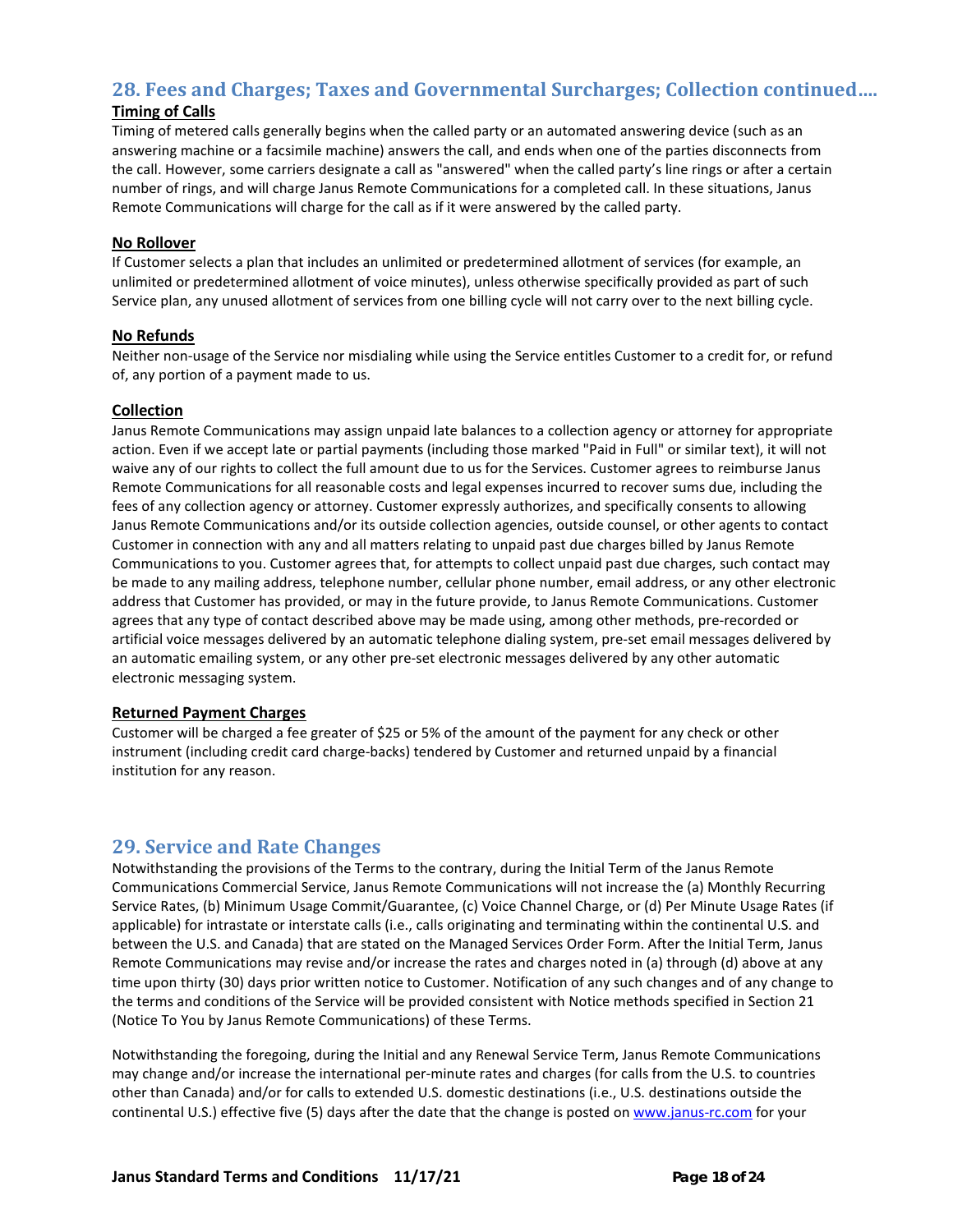## **29. Service and Rate Changes continued….**

Services. In addition, Janus Remote Communications may be forced to increase its Monthly Recurring service Rates in as a result of increased rate(s), install fees, or newly implemented underlying carrier charges. In such an event, where applicable, Janus Remote Communications shall provide a thirty (30) day written notice to the Customer. If the Customer elects to terminate the Services affected by the rate increase, the Customer shall be released from the term agreement relative to the Service(s) directly impacted by the rate increase with no early termination fee assessed. However, the Customer must notify Janus Remote Communications within thirty (30) days of such notice in writing if Customer elects to terminate applicable Service(s). Your continued use of the Services following notice of any changes to the Services and the applicable rates, fees and charges constitutes your acceptance of those changes.

## **30. Credit Evaluation; Credit Reporting Authorization**

Customer must have and maintain credit satisfactory to Janus Remote Communications to receive and continue to receive Services. As permitted under applicable laws and without limitation to other rights provided in these Terms or other applicable policies, Customer authorizes Janus Remote Communications to (a) disclose Customer's account information, including Customer's payment history and confidential information, to credit reporting agencies or private credit reporting associations, and (b) periodically obtain and use Customer's credit report and other credit information from any source in connection with Janus Remote Communication's offering of the Services. Customer understands that if Customer fails to fulfill the terms of Customer's obligations under these Terms, Janus Remote Communications may report Customer's failure to a credit reporting agency.

We may require Customer to make deposits or advance payments for Services, which we may use to satisfy or offset against any unpaid balance due and owing to Janus Remote Communications under Customer's Janus Remote Communications account. We may require additional advance payments or deposits if we determine that the initial payment was inadequate. Upon determination solely by Janus Remote Communications of satisfactory payment history or as required by law, Janus Remote Communications may begin refunding the deposit or advance payment through bill credits, cash payments, or as otherwise determined solely by Janus Remote Communications. Based on Customer's creditworthiness, we may require Customer to enroll, and remain enrolled, in an automatic payment or electronic funds transfer plan.

We will notify our business customers by letter, fax or e-mail if we will require security amounts in the form of (a) a cash deposit, (b) an irrevocable, stand-by letter of credit from a financial institution and in a format acceptable to Janus Remote Communications, (c) a guarantee by one or more owners or affiliates of our customer or thirdparties, or (d) some other form of security acceptable to Janus Remote Communications in its sole discretion. Janus Remote Communications is not obligated to provide or continue to provide any Services, until Janus Remote Communications receives the required security.

Janus Remote Communications may assign our business customers a credit limit. If Customer's account balance goes beyond the limit we set, we may immediately interrupt or suspend service until the account balance is brought below the limit. Any charges incurred in excess of the credit limit become immediately due. In addition, if Customer's charges for the Services are projected to exceed (based on Janus Remote Communication's measurement of Customer's daily usage run rate), or do exceed, the credit limit, Janus Remote Communications may require additional security of its choice from the customer in an amount to be determined by Janus Remote Communications in its sole discretion. Customer must provide this additional security to Janus Remote Communications within five (5) business days.

Janus Remote Communications reserves the right at any time, upon notice to Customer, to withdraw credit approval for Customer, limit the amount of credit Janus Remote Communications may make available to Customer, change the length of billing cycle and/or due date and/or change the security requirements applicable to Customer from time to time hereunder in Janus Remote Communication's sole discretion. Janus Remote Communications shall be entitled to suspend or terminate, in whole or in part, any or all Services hereunder if Janus Remote Communications has withdrawn its credit approval of Customer, Customer has exceeded or, in Janus Remote Communication's sole determination, will soon exceed its credit limit, or Customer has failed to comply with the then applicable security requirements hereunder.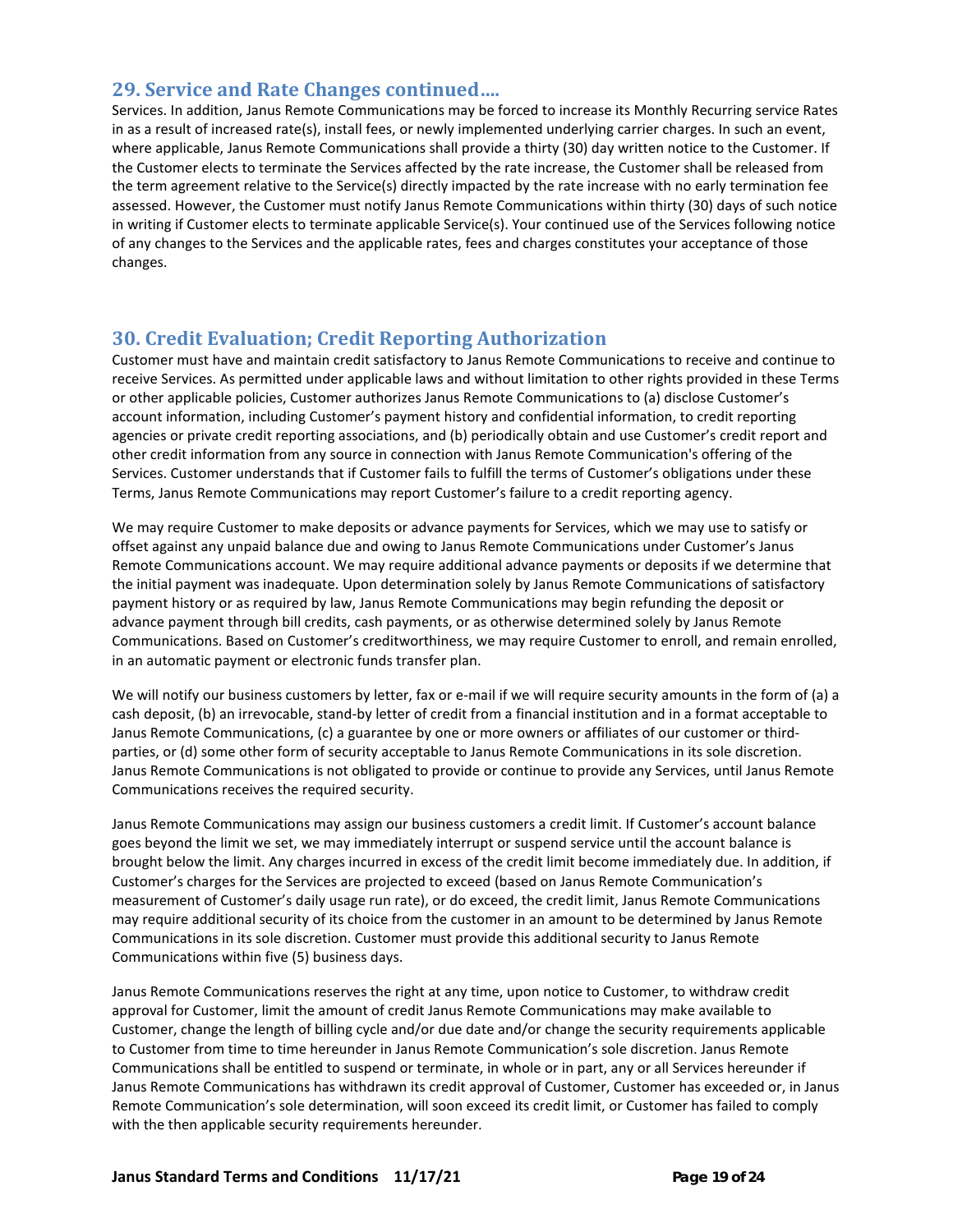## **30. Credit Evaluation; Credit Reporting Authorization continued….**

Additionally, if at any time Janus Remote Communications determines that, in its sole and absolute discretion, payment for Services may not be made when due, Janus Remote Communications may suspend the Services. Janus Remote Communications may suspend the Services, apply any deposit, draw on any letter of credit, collect from any guarantor, or apply other security if any amounts due by Customer for the Services (including early termination charges), not properly disputed are not paid in full by the due date. Customer agrees to restore any security to the amounts previously in place after Janus Remote Communications applies any of the security to Customer's obligations.

Janus Remote Communications will return the unapplied portion of any deposit to Customer at the end of the Service Term. Interest will not be paid on advance payments or deposits unless required by law.

## **31. Invoicing and Payment**

#### **Invoices**

On the first invoice following the Service Commencement Date, Customer agrees to pay (a) all non-recurring charges (b) the first billing cycle's fixed recurring charge (prorated if it is a partial billing cycle) and (c) the fixed recurring charge for the second billing cycle. Thereafter, fixed recurring charges (other than usage) will be billed in advance. Usage and Minimum Usage Commit Shortfall Charges will be assessed and billed in arrears, beginning with the second (2nd) invoice. Non-recurring and usage-based charges for the Services generally will be billed in the billing cycle following the transaction and may be back billed in a subsequent month to the extent allowed by applicable law. Any charges not included in your rate plan and any additional usage charges may be billed in a later billing period. We may initiate mid-cycle billing of additional amounts due that exceed \$75.00.

Janus Remote Communications will invoice Customer for the billing cycle specified for the Services selected by Customer. Janus Remote Communications will invoice Customer via email, regular mail or another reasonably acceptable method to the Billing Address set forth on the Service Order Form. Customer represents that the address provided to Janus Remote Communications for billing purposes is either Customer's business street address or the post office box to which Customer receives all of its bills. Unless otherwise permitted in the section below (titled "Billing Disputes") Customer shall pay each invoice in full upon receipt in immediately available U.S. Dollars (Canadian Dollars for Canada Customers). No payment due for the Services is otherwise subject to reduction, set-off or adjustment of any nature by Customer. If payment is not received by the payment due date, Customer will be charged a late payment charge of one and one-half percent (1.5%) plus \$1.50 per month (two percent (2%) per month for Canada customers), or the highest rate allowed by law, calculated from the billing date on all unpaid sums due and owing to Janus Remote Communications. Payments made via credit card are subject to the "Credit Card" terms below (in the section titled "Credit Card Payments"). Customer agrees to pay any Service fees and charges (and any applicable taxes and governmental surcharges) incurred from the use of the Services (including usage charges) **even if these result from the fraudulent, unauthorized, illegal or improper use of the Services by third-parties, including Customer's employees**. Customer agrees to pay any claims, costs, damages, liabilities and expenses incurred by Janus Remote Communications as a result of Customer's failure to establish and maintain adequate security measures to protect against the fraudulent, unauthorized, illegal or improper use of the Janus Remote Communications Services.

#### **Billing Agent**

If we choose to use a payment agent instead of rendering a bill directly to Customer, then all charges due by Customer are payable to any agency duly authorized to receive such payments. The billing agent may be a local exchange telephone company, credit card company or other billing service.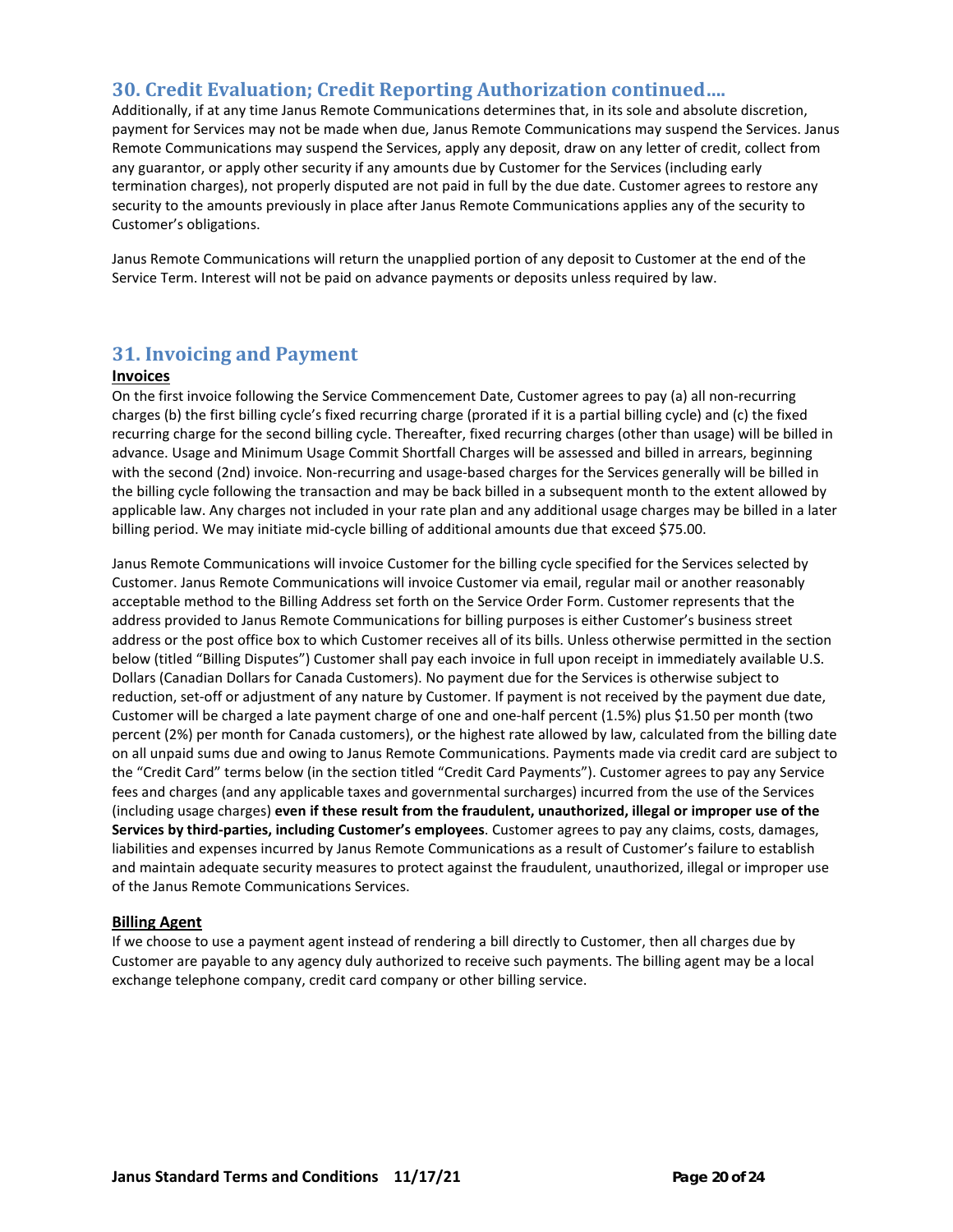## **31. Invoicing and Payment continued….**

## **Billing Disputes**

Customer shall have the affirmative obligation of providing written notice of any good faith dispute within thirty (30) days of the invoice date (which notice shall include sufficient detail for Janus Remote Communications to investigate the dispute). Customer may withhold payment only on amounts so disputed in good faith within such period and may not withhold payment of amounts disputed thereafter. If Customer does not report a dispute with respect to an invoice within such thirty (30) day period, Customer is deemed to have waived its dispute rights for that invoice and to have agreed to pay that invoice in full. If Customer has provided sufficient detail for investigation of a timely good faith dispute, Janus Remote Communications will use reasonable good faith efforts to resolve and communicate its resolution of the dispute within thirty (30) days of its receipt of the dispute notice. If the dispute is resolved in Janus Remote Communication's favor, any amounts to be paid by Customer are subject to the late payment charges retroactive to the due date of the disputed invoice. Notwithstanding the foregoing, Customer shall not withhold any disputed amounts while its Janus Remote Communications account is delinquent, and claims of fraudulent usage shall not constitute a valid basis for a dispute. If a dispute is resolved in Customer's favor, Janus Remote Communications will apply a credit for the amount determined by Janus Remote Communications on Customer's future invoices. Customer's sole remedy for any disputed invoice shall be as provided in this Section, and Customer shall not be eligible to receive the cash value of any dispute resolved in Customer's favor. Customer must be current on all payments (i.e., no balance older than thirty (30) days) in order to receive any credits.

## **Credit Card Payments**

Customer may be asked to provide Janus Remote Communications with a valid email address and a credit card number from a card issuer that we accept in order to activate Customer's Services as well as other information to enable us to bill Customer's credit card account. Customer authorizes the issuer of the credit card to pay any amounts incurred by Customer as described in these Terms without requiring a signed receipt, and Customer agrees that these Terms are to be accepted as authorization to the issuer of the credit card to pay all such amounts. Customer authorizes Janus Remote Communications and/or any other company who bills products or services, or acts as billing agent for Janus Remote Communications to continue to attempt to charge and/or place holds with respect to all sums described herein, or any portion thereof, to Customer's credit card until such amounts are paid in full. In addition, Customer hereby authorizes Janus Remote Communications to charge and/or place a hold on Customer's credit card with respect to any unpaid charges related to the Services. Customer agrees to provide Janus Remote Communications with updated credit card information upon Janus Remote Communication's request. If, at any time the information Customer previously provided is no longer valid, Customer is solely responsible for maintaining and updating the credit card information we have for Customer on file. Customer will remain responsible for all Janus Remote Communications charges, fees, taxes and surcharges even if these cannot be paid through Customer's authorized credit card account for any reason. Customer acknowledges and agrees that Janus Remote Communications will have no liability for any non-sufficient funds or other charges incurred by Customer as a result of such attempts to charge, and/or place holds, on Customer's credit card. If Customer mistakenly provides a different credit card number, instead of the number Customer intended to provide, Customer authorizes all charges described herein to be applied to the credit card number Customer has provided to us. In the event Customer is enrolled, or later enrolls, in an automatic payment or electronic funds transfer plan, Customer agrees that all sums described herein may be charged, at Janus Remote Communication's option, to the account number provided for such automatic payment or electronic funds transfer plan. Janus Remote Communications reserves the right to charge credit card handling fees of up to four percent (4%) of the bill or any higher industry standard rate as may become applicable. All charges owed at the time of cancellation or termination will be immediately payable. We will immediately charge the credit card you have provided to us for payment, or initiate an electronic funds transfer if that is your payment method, for all amounts due at that time. We will pursue collection for unpaid amounts and may report these unpaid charges to credit bureaus.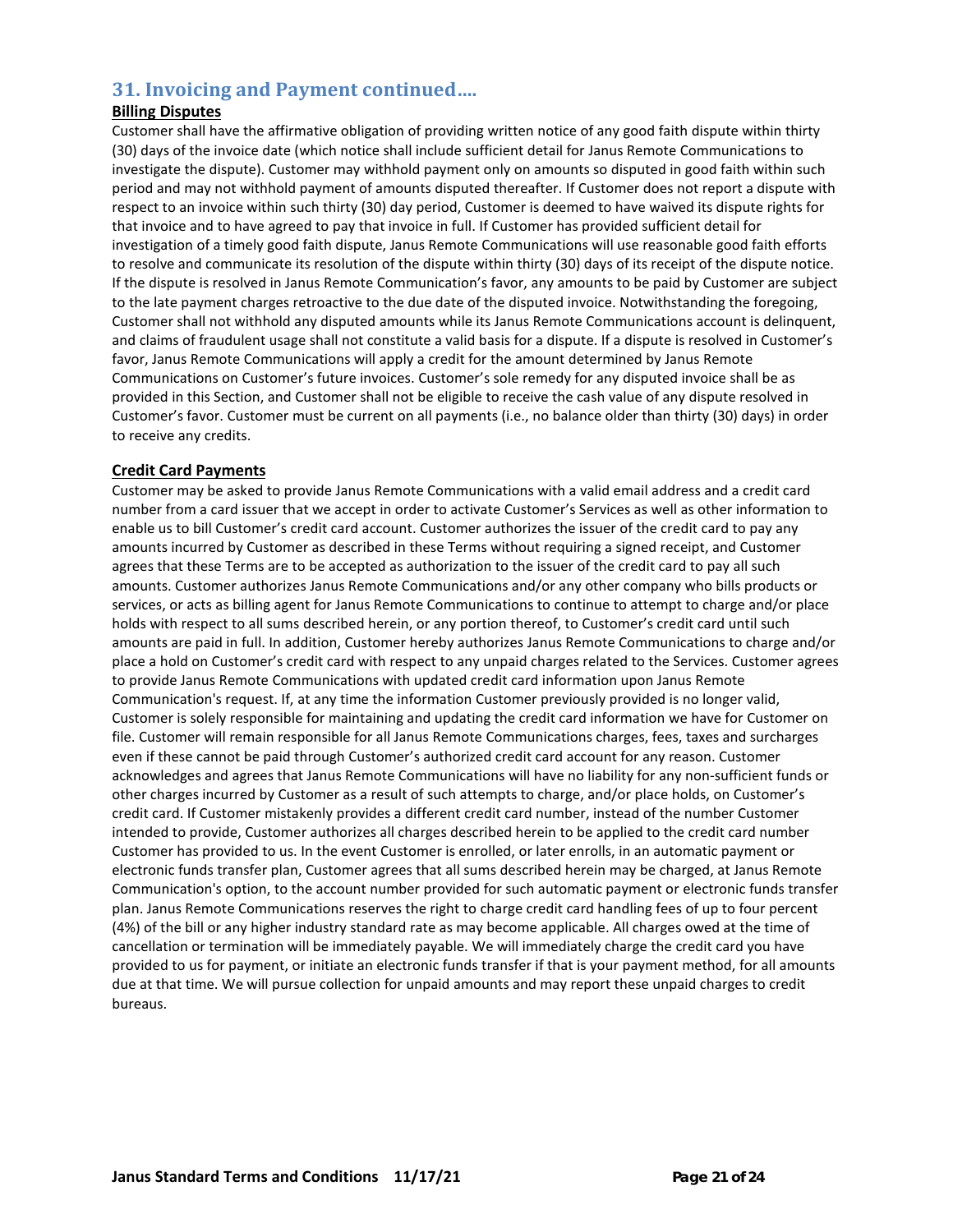## **31. Invoicing and Payment continued….**

## **Automatic Prepayments**

By registering for automatic prepayment Customer agrees to have an amount Customer selects deducted from Customer's credit card account and added to Customer's Janus Remote Communications Account. All Janus Remote Communications charges, rates and fees, plus applicable taxes and governmental surcharges applicable to Customer's Services will automatically be deducted from Customer's prepaid account balance. There are no refunds for any unused services and automatic prepayments are non-refundable. Customer must call us at least ninety (90) days prior to the end of Customer's account billing cycle to stop further prepaid charges to Customer's credit card account.

If any charges, fees, taxes or any other assessments cannot be deducted in real time from your account balance (for example, due to system errors, insufficient account balance or other factors), they will be deducted as soon as the cause of the delay is cured.

#### **No Credit for Non-Usage or Misdialing**

Neither non-usage of the Services nor misdialing while using the services entitles Customer to a credit for, or refund of, any portion of a payment made to us.

#### **Promotions**

Any and all benefits provided you under a promotion are provided to you so long as you continue to meet qualification requirements. Any promotional benefits may be modified or terminated at any time as set forth in these Terms or if you change your Services after installation. Standard monthly rates will be charged at the conclusion of the promotional benefits period or when you no longer qualify for the benefits.

# **Acceptable Use**

## **32. Compliance with Laws and Acceptable Use; Usage Limitations**

- **(a)** In addition to compliance with Janus Remote Communication's current Acceptable Use Policy found at [www.janus-rc.com,](http://www.impacttelecom.com/acceptable-use-policy) Customers shall comply with all federal, state and local laws and regulations applicable to its business operations and use of the Services, including, without limitation, laws and regulations relating to data protection, privacy, do–not-call restrictions, CAN-SPAM, unsolicited faxes and anti-pornography laws. Customer agrees to abide by the Janus Remote Communication's acceptable use of services as provided herein as well as the acceptable use policies of underlying providers, as applicable.
- **(b)** Further, Customer agrees that Customer will NOT use Customer's Janus Remote Communications Commercial Service:
	- **(1)** To engage in monitoring services, data transmissions, transmission of recorded material, auto-dialing, continuous or extensive call forwarding, telemarketing, fax broadcasting or fax blasting, or for other connections that do not consist of uninterrupted live dialog between two individuals or for uses that result in excessive usage patterns inconsistent with normal commercial use.
	- **(2)** As an announcement service, particularly with regard to Janus Remote Communications messaging, which is provided as an integral component of Janus Remote Communication's Service and is designed as a voicemail, not an announcement, service. Customer agrees that Customer will not use our voice and messaging services to send messages that (i) contain advertising or a commercial solicitation, (ii) are bulk messages (iii) are automatically generated; (iv) interfere with another customer's use or enjoyment of Janus Remote Communication's Services; (v) generate significant or serious customer complaints, or (vi) falsify or mask the sender/originator of the message. Use of Janus Remote Communications messaging Services as an announcement service and/or other improper or excessive use may impair Janus Remote Communication's ability to provide reasonable service to other customers.
- **(c)** For conduct that Janus Remote Communications believes (i) is illegal, fraudulent, harassing, abusive, or intended to intimidate or threaten; (ii) constitutes a violation of any law, regulation, or tariff (including, without limitation, copyright and intellectual property laws); or (iii) is a violation of these Terms.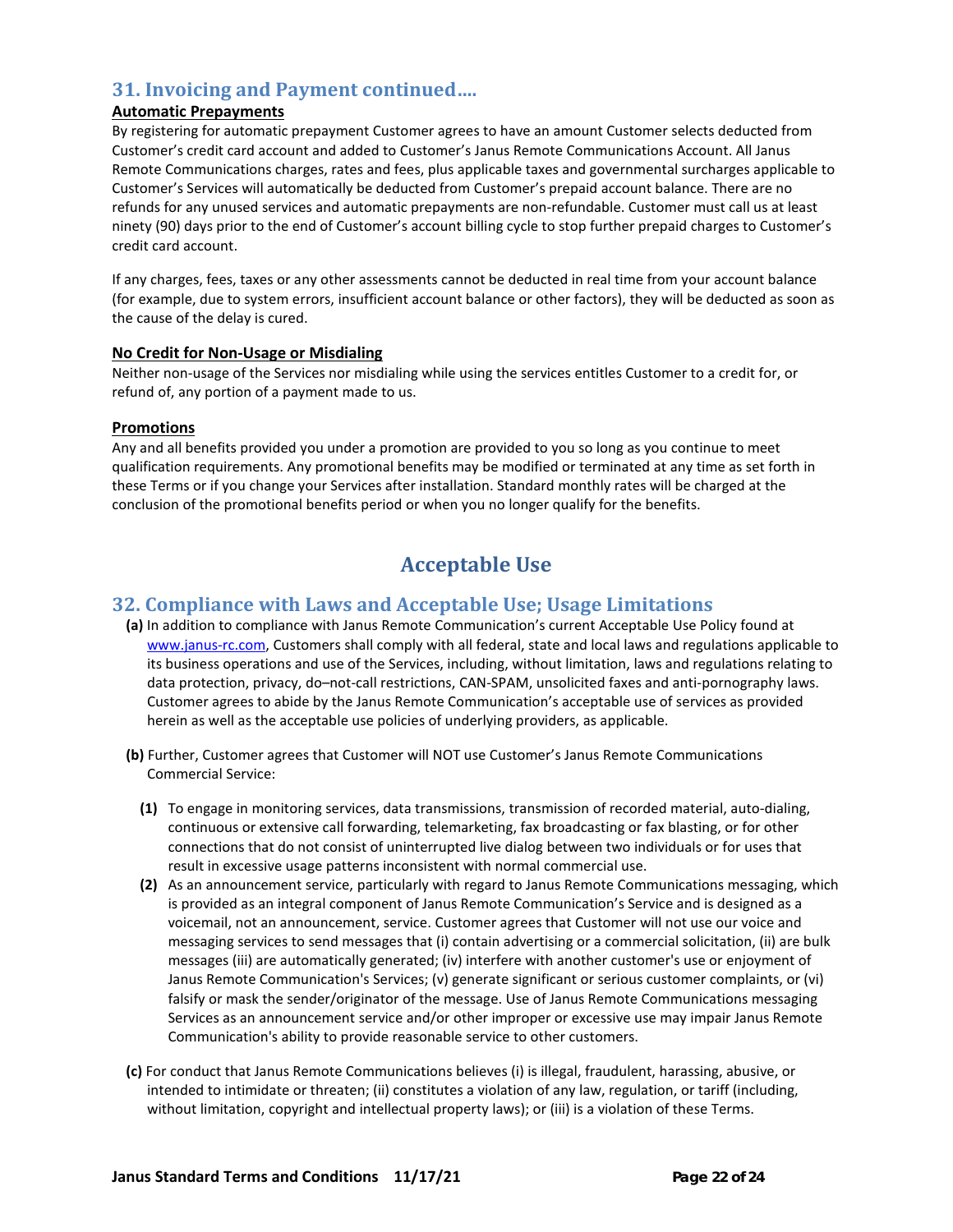## **32. Compliance with Laws and Acceptable Use; Usage Limitations continued….**

- **(d)** For usage that exceeds maximum usage levels, customers will be charged at 10 cents per minute for T-Mobile voice plans and 20 cents per minute for AT&T voice plans**.**
- **(e)** To connect Customer's Janus Remote Communications Service to a device which converts use of the Service to an outbound trunk line for use by more than one individual or entity.

If Janus Remote Communications determines, in its sole discretion, that Customer is reselling or transferring the Janus Remote Communications Service or that Customer is using the Janus Remote Communications Service in violation of the above Terms, or otherwise determines that Customer's usage is excessive or unreasonable, Janus Remote Communications reserves the right, without advance notice, to immediately terminate, suspend or modify the Services, or to change Customer's calling plan to a different offer on a prospective basis, including to one with no unlimited usage components or to one with higher rates, and in addition, to assess additional charges for each month in which excessive usage occurred. If Customer subscribes to a calling plan which includes unlimited calling of any type, UNLIMITED DOES NOT MEAN AND DOES NOT PERMIT EXCESSIVE OR UNREASONABLE USE. Janus Remote Communications reserves the right to cancel Customer's Janus Remote Communications Service at any time, with or without notice, if, as determined solely by Janus Remote Communications, based on its network/service design and usage experience, Customer's messaging service is (a) consistently generating excessive usage, or (b) affecting Janus Remote Communications's ability to provide reasonable service to other customers. Janus Remote Communications may refer any illegal, fraudulent or harassing use to law enforcement authorities without notice to Customer.

## **911**

## **33. Emergency 911 and E-911 (Traditional Voice Service)**

#### **Registered Location**

Customer shall be required to provide Janus Remote Communications with the true, accurate and complete physical street address for all equipment and devices associated with such Calling Party Number ("Registered Location"). Customer further agrees that all equipment and devices associated with such Calling Party Number and its domain shall not be moved to another location without first providing Janus Remote Communications with written notification of such move and the new physical address on a change of address form designated by Janus Remote Communications. Customer understands that the address registered with Janus Remote Communications as being associated with a device and area code and number for the out-pulsed Calling Party Number will be the address provided when Emergency 911 service is accessed from such device and/or area code and number.

#### **Other Limitations**

There are certain circumstances in which Emergency 911 service will not function properly or be available, including without limitation (a) any loss of power to the system, equipment or a particular telephone device, (b) the telephone device to which a particular number has been assigned is moved to another location or area where it was originally installed and registered, and (c) there is an outage, degradation or other disruption to Customer's broadband connection. Janus Remote Communications has made available to Customer stickers that may be placed on telephone equipment alerting users of the above limitations, and Janus Remote Communications recommends Customer places them on each device that may be used to make calls. Also, any Service that does not include local service will not include Emergency 911 service.